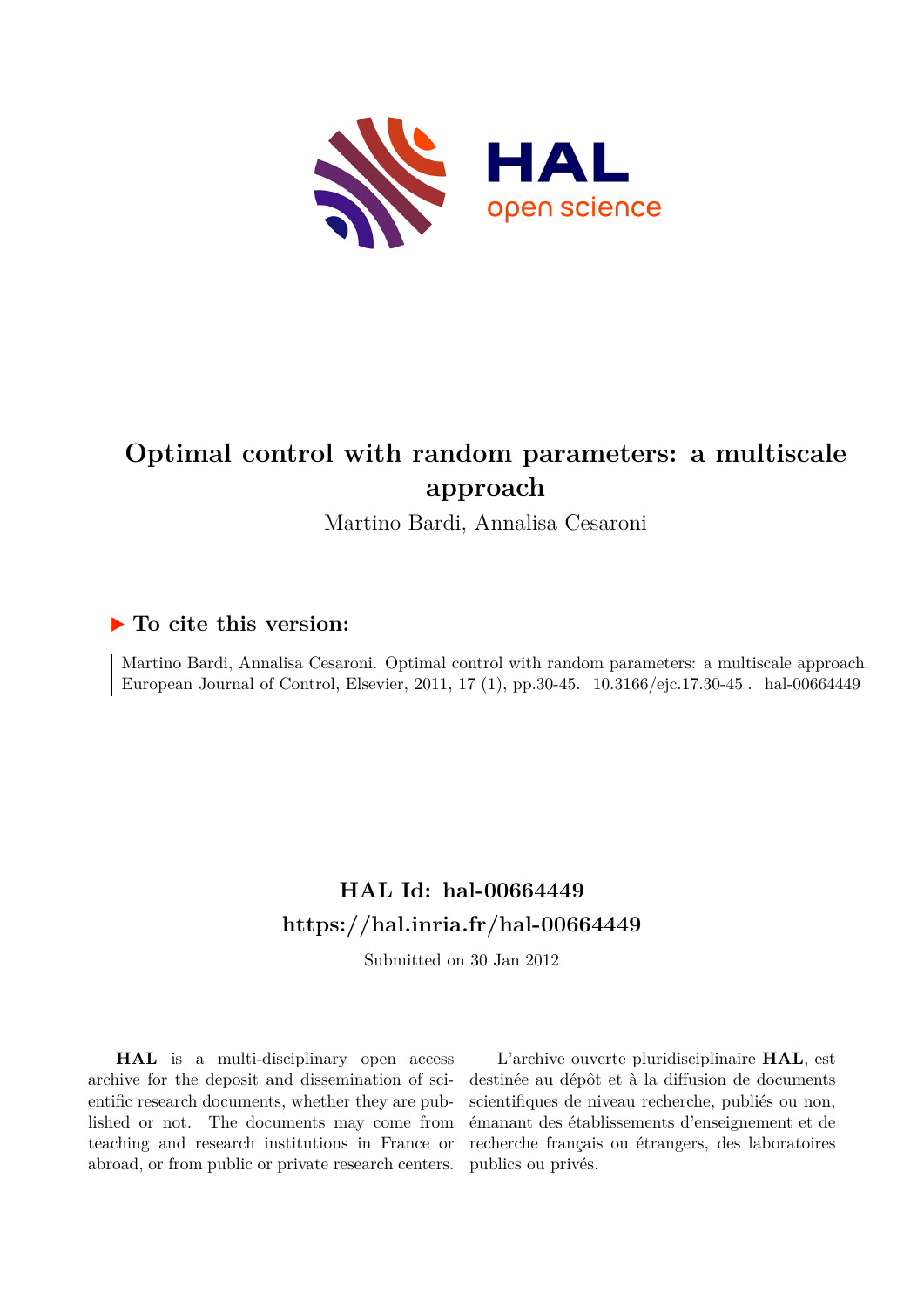# Optimal control with random parameters: a multiscale approach<sup>∗</sup>

Martino Bardi† and Annalisa Cesaroni†

Revised version, June 2010

Dedicated to Francis Clarke and Richard Vinter for their 60th birthday.

#### Abstract

We model the parameters of a control problem as an ergodic diffusion process evolving at a faster time scale than the state variables. We study the asymptotics as the speed of the parameters gets large. We prove the convergence of the value function to the solution of a limit Cauchy problem for a Hamilton-Jacobi equation whose Hamiltonian is a suitable average of the initial one. We give several examples where the effective Hamiltonian allows to define a limit control problem whose dynamics and payoff are linear or nonlinear averages of the initial data. This is therefore a constant-parameter approximation of the control problem with random entries. Our results hold if the fast random parameters are the only disturbances acting on the system, and then the limit system is deterministic, but also for dynamics affected by a white noise, and then the limit is a controlled diffusion.

Keywords: singular perturbations, viscosity solutions, deterministic control, stochastic control, asymptotic approximation, multiscale problems, well-posedness of control problems, sensitivity of control problems.

AMS subject classification: 35B25, 91B28, 93C70, 49L25.

# 1 Introduction

In all control problems the data (dynamical system, payoff functional,...) depend on several parameters that are often assumed constant, at least for short intervals of time, but may in fact change over time in a way that is usually unknown a priori. These parameters summarize the behaviour of all external un-modelled variables. A sequence of observations of these variables often looks like a sample of a stochastic process. One can take an average of them and use it as a constant parameter in the model. Alternatively, one can add some parameters to the state variables, assuming a dynamics consistent with the observed behavior. As an example,

<sup>∗</sup>Work partially supported by the Italian M.I.U.R. project "Viscosity, metric, and control theoretic methods for nonlinear partial differential equations".

<sup>†</sup>Dipartimento di Matematica P. e A., Universit`a di Padova, via Trieste 63, 35121 Padova, Italy (bardi@math.unipd.it, acesar@math.unipd.it).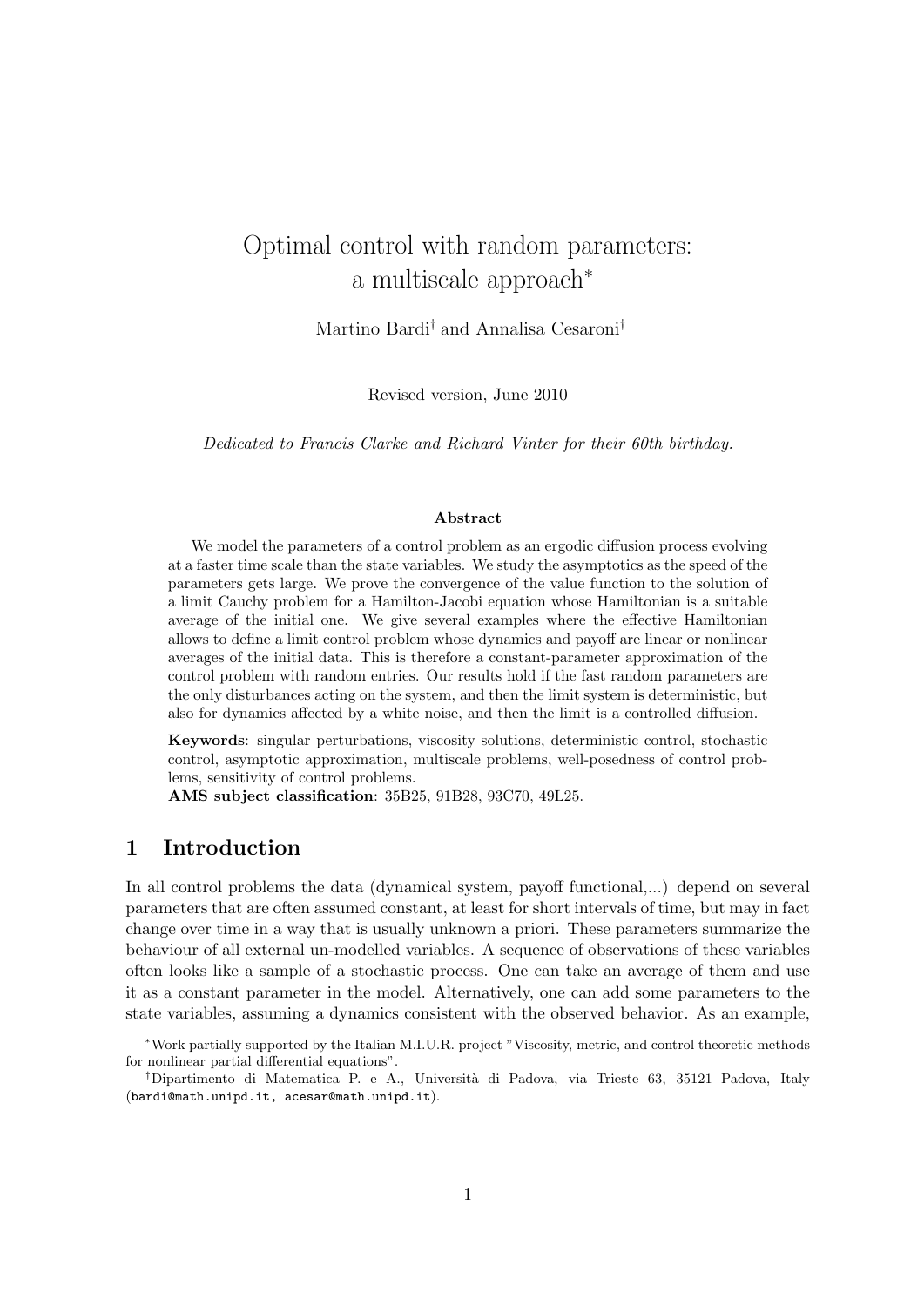let us take a deterministic system in  $\mathbb{R}^n$  with state  $X_t$  and control  $u_t$  (with the notations of stochastic processes) and model the parameters  $Y_t \in \mathbb{R}^m$  as a given diffusion process:

$$
\begin{cases} \n\dot{X}_t = f(X_t, Y_t, u_t), \\ \ndY_t = b(Y_t)dt + \sqrt{2}\tau(Y_t)dW_t,\n\end{cases} \tag{1}
$$

where  $W_t$  is a Brownian motion. For the payoff functional, the most reasonable choice is taking the expectation with respect to the distribution of the process  $Y_t$ :

$$
\mathbf{E}\left[\int_{t}^{T} l(X_s, Y_s, u_s) ds + g(X_T, Y_T)\right].
$$
\n(2)

This model is more realistic than the one with constant parameters, but much harder to analyze, because the new system is a degenerate controlled diffusion and the increased dimension of the state space makes all computations more costly. The goal of this paper is to reconcile the two approaches by showing that, with a careful choice of the quantities to average, the constant-parameters model is a good approximation of the one with augmented state variables.

The main assumption we make is that the parameters  $Y_t$  are an ergodic process evolving on a faster time-scale than the "true" state variables  $X_t$  (see Section 2.4). This means that  $Y_t = \tilde{Y}_{t/\varepsilon}$  for a small  $\varepsilon > 0$  and the process  $\tilde{Y}_t$  has an invariant probability measure  $\mu$  such that

$$
\lim_{T \to +\infty} \mathbf{E} \left[ \frac{1}{T} \int_0^T \phi(\tilde{Y}_t) \ d\tilde{t} \right] = \int_{\mathbb{R}^m} \phi(y) \, d\mu(y)
$$

for all continuous  $\mu$ -integrable functions  $\phi$ , locally uniformly with respect to the initial position  $\tilde{Y}_0$ . Our result shows that in the limit as  $\varepsilon \to 0$  the problem of maximizing (2) for the  $n + m$  dimensional system (1) converges to a suitably  $\mu$ -averaged optimization problem for a deterministic n-dimensional system. Such effective problem is not always the same as for uncontrolled systems, because the limits  $\overline{f}$ ,  $\overline{l}$  of the drift and running cost  $f$ , l can be different from the simple linear averages  $\int_{\mathbb{R}^m} f(x, y, u) d\mu(y)$ ,  $\int_{\mathbb{R}^m} l(x, y, u) d\mu(y)$ .

Before describing the result more precisely let us comment these assumptions. The ergodicity means that the process  $\tilde{Y}_{\tau}$  forgets its initial condition for large time and its distribution becomes stationary. The rescaled process  $Y_t$  satisfies a SDE of the form

$$
dY_t = \frac{1}{\varepsilon}b(Y_t)dt + \sqrt{\frac{2}{\varepsilon}}\tau(Y_t)dW_t
$$

and has the same properties on a finite time interval for small  $\varepsilon$ . Moreover its trajectories undergo rapid oscillations, therefore describing variables with a bursty behaviour. For these reasons the process  $Y_t$  was introduced to model some unknown parameters in financial mathematics since the 80s, with  $\varepsilon = 1$  first and then with  $\varepsilon$  small, see the books [26], [25] and the references therein. In that context the initial model for the state  $X_t$  is a diffusion process whose volatility is supposed to be a function of  $Y_t$ . The book by Fouque, Papanicolaou and Sircar [26] gives a nice survey of the empirical data supporting the stochastic volatility models, of the formal asymptotic expansion method for analyzing them, and of their applications to option pricing and hedging and to some optimization problems in financial markets. In these applications most authors choose for  $Y_t$  an Ornstein-Uhlenbeck process, that is also meanreverting, Gaussian, and has an explicit formula for the density of the invariant measure  $\mu$ . See also [27, 28, 42, 7] for more recent developments and further references.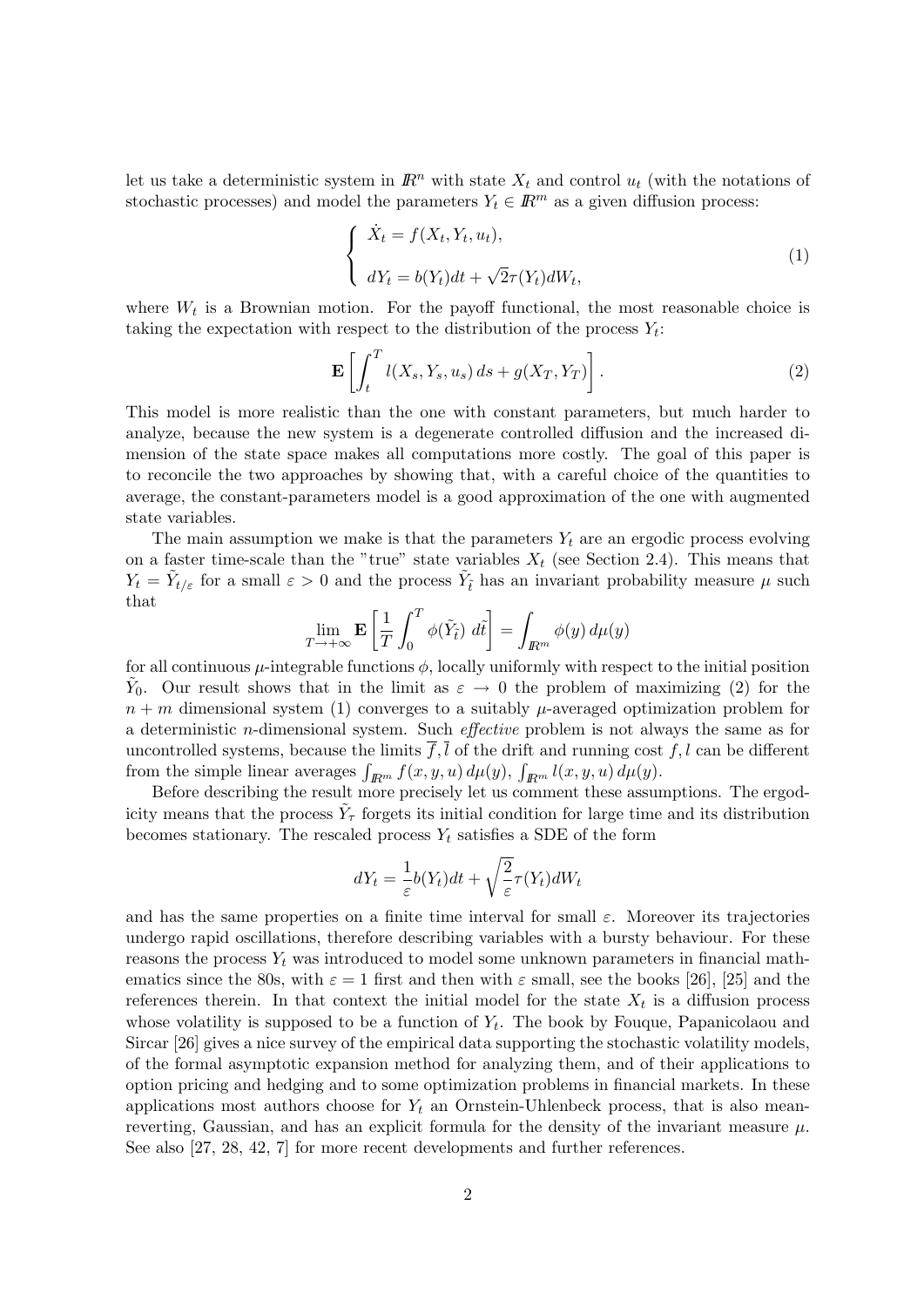Another motivation for modeling the random parameters with a fast ergodic process is the following. Suppose  $\phi$  is a function of the parameters  $Y_t$  appearing in the model (e.g., f, l....). A practitioner typically gets some historical values  $y_1, ..., y_N$  of the parameters and then estimates  $\phi$  by the arithmetic mean of the observed data

$$
\phi \approx \frac{1}{N} \sum_{i=1}^{N} \phi_i, \quad \phi_i := \phi(x, y_i, u).
$$

Suppose the data  $y_i$  are samples of the process  $Y_t$  taken on a regular partition of the time interval [0, 1], that is,  $y_i = Y_{i/N}$ . Then for large N and small  $\varepsilon$  the ergodicity of  $\tilde{Y}_{\tau}$  gives

$$
\frac{1}{N}\sum_{i=1}^N \phi_i \approx \int_0^1 \phi(Y_t) \ dt = \varepsilon \int_0^{1/\varepsilon} \phi(\tilde{Y}_\tau) \ d\tau \approx \int_{\mathbb{R}^m} \phi(y) \ d\mu(y).
$$

Once we have shown that the effective control problem obtained in the limit  $\varepsilon \to 0$  of the system (1) involves the average  $\int \phi \, d\mu$ , we can conclude that the arithmetic mean of the observed data is a good approximation of  $\phi(Y_t)$  in a constant-parameter model, provided there are many data and the parameters evolve fast enough.

We are left with the question: what are the right quantities to average? We give a simple answer: they are the terminal cost  $q$  and the Hamiltonian appearing in the Hamilton-Jacobi-Bellman equation, namely,

$$
H(x, y, p) := \min_{u} \{ -f(x, y, u) \cdot p - l(x, y, u) \}.
$$

In fact, our main result states that the value function  $V^{\varepsilon}(t, x, y)$  of the maximization problem of the functional (2) for the system

$$
\begin{cases}\n\dot{X}_s = f(X_s, Y_s, u_s), & X_t = x, \\
dY_s = \frac{1}{\varepsilon} b(Y_s) ds + \sqrt{\frac{2}{\varepsilon}} \tau(Y_s) dW_s, & Y_t = y,\n\end{cases}
$$
\n(3)

converges locally uniformly to the viscosity solution  $V(t, x)$  of

$$
-\frac{\partial V}{\partial t} + \int_{\mathbb{R}^m} H(x, y, D_x V) d\mu(y) = 0, \qquad V(T, x) = \int_{\mathbb{R}^m} g(x, y) d\mu(y).
$$

The *effective Hamiltonian*  $\overline{H}(x, p) := \int H(x, y, p) d\mu(y)$  is concave in the variables p, so it can be represented as a HJB Hamiltonian for suitable dynamics  $\overline{f}$  and running cost  $\overline{l}$ . These functions, together with the effective terminal cost  $\int g(x, y) d\mu(y)$ , define the effective (constantparameters, deterministic) optimal control problem that approximates the stochastic model. However, there is not a general recipe for finding explicit formulas for  $\overline{f}$  and  $\overline{l}$ . In Section 4 we first give sufficient condition under which  $f, l$  are the linear averages of  $f, l$ , and then we show that different nonlinear averagings must be taken in a model from economics of Ramsey type (see [30], [17], [41]) and in one from advertising theory following Vidale and Wolfe (see  $[41]$ ,  $[33]$ ).

The same effective Hamiltonian and limit control problem are also obtained if the equation for the state variables  $X_s$  in (3) is replaced by

$$
dX_s = f(X_s, Y_s, u_s)ds + \varepsilon^{\alpha}dW_s
$$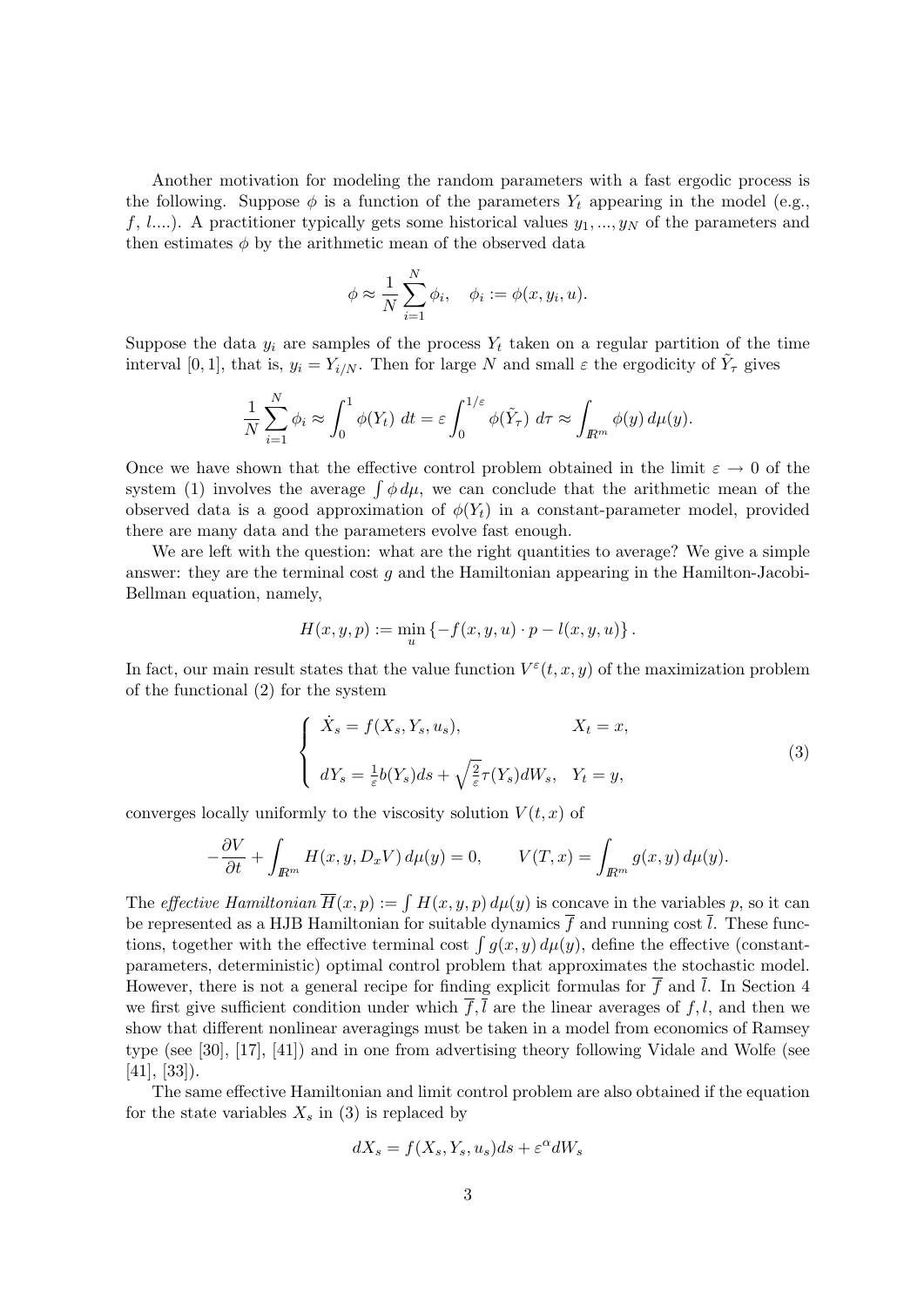for some  $\alpha > 0$ . Therefore the effective control problem is the same if the dynamics is also affected by a small white noise, in addition to the fast oscillating stochastic parameters.

Our method is based on the HJB equation and uses the theory of viscosity solutions (see [6] and [20]). It allows us to treat a more general problem than (3), namely

$$
\begin{cases}\ndX_t = f(X_t, Y_t, u_t)dt + \sqrt{2}\sigma^{\varepsilon}(X_t, Y_t, u_t)dW_t & X_{t_o} = x \in \mathbb{R}^n, \\
dY_t = \frac{1}{\varepsilon}b(X_t, Y_t)dt + \sqrt{\frac{2}{\varepsilon}}\tau(X_t, Y_t)dW_t & Y_{t_o} = y \in \mathbb{R}^m,\n\end{cases}
$$
\n(4)

with  $\sigma^{\varepsilon} \to \sigma$  locally uniformly. Here the evolution of the  $X_s$  variables is disturbed by a white noise and the matrices  $\sigma^{\varepsilon}$ ,  $\sigma$  satisfy only standard regularity and growth assumptions and can be degenerate, so that the previous cases are recovered by taking  $\sigma \equiv 0$  and either  $\sigma^{\epsilon} \equiv 0$  or  $\sigma^{\varepsilon} = \varepsilon^{\alpha} I$ . Moreover, the evolution of the Y<sub>s</sub> variables is now no more decoupled, therefore describing the case when the parameters are influenced by the state  $X_s$ . This generality applies also to models where  $Y_s$  are not parameters but true state variables that evolve on a faster time scale than  $X_s$ , provided they are uncontrolled.

Our results fall within the domain of singular perturbations of diffusion processes and of control systems. There is a wide literature on this subject and its applications, see the recent survey papers [22, 38] and their large bibliographies. For results based on probabilistic methods we refer to the books [35, 34], the recent papers [39, 40, 13, 14], and the references therein. An approach based on the HJB equations started with [32, 10] and was developed within the theory of viscosity solutions by Alvarez and one of the authors in  $[1, 2, 3]$ , see also [4, 5] for problems with an arbitrary number of scales. These methods originate in periodic homogenization theory [37, 24] and work nicely for fast variables restricted to a compact set, in particular the m-dimensional torus. The contribution of this paper is the treatment of unbounded fast variables  $Y_t$ , such as the classical Ornstein-Uhlenbeck process. In the companion paper [7] similar results were given for financial models with stochastic volatility, that have a special structure, null running cost, and dynamics of the fast variables independent of  $X_s$ . We use here some ergodic results of [7]. A convergence theorem in the unbounded setting was proved by Kushner [35] with probabilistic methods in the case of fast variables and controls appearing in a decoupled way, so that the effective system and cost are the linear averages of  $f$  and  $l$ . We get a variant of his theorem as a special case of ours in Section 4.1. Our results are also related to the theory of well-posedness of control problems [23] and to sensitivity analysis in optimization [18, 43, 12].

Finally let us mention that a different model of stochastic control problems with fast random oscillations was studied by Bensoussan and Blankenship [11]. It fits in the recent theory of homogenization of fully nonlinear elliptic PDEs in stationary ergodic media [16].

The paper is organized as follows. Section 2 presents the mathematical problem with the precise assumptions, the HJB equation, and the initial value problem satisfied by  $V^{\varepsilon}$ . In Section 3 we construct the effective Hamiltonian and terminal cost and prove the main result, Theorem 3.2, on the convergence of  $V^{\varepsilon}$  to the solution of the effective Cauchy problem. Section 4 is devoted to examples and applications. For the economic model of Section 4.2 we also discuss the convergence of the optimal feedback control for the problem with  $\varepsilon > 0$  to the one for the effective problem.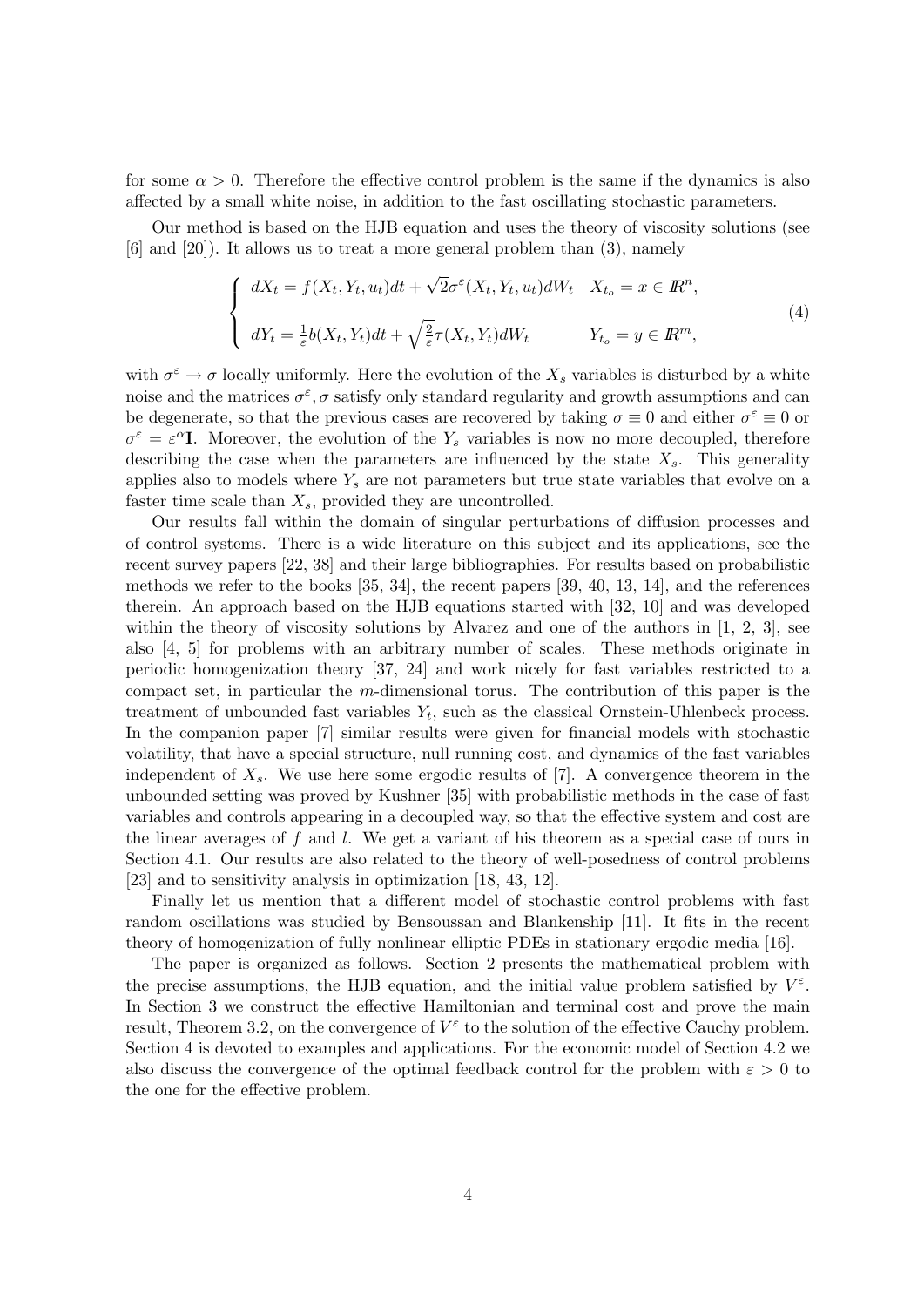# 2 The two-scale stochastic control problem

#### 2.1 The stochastic system

Let  $(\Omega, \mathcal{F}, \mathcal{F}_t, \mathbf{P})$  be a complete filtered probability space and let  $(W_t)_t$  be an  $\mathcal{F}_t$ -adapted standard r-dimensional Brownian motion. We consider the stochastic control system (4) where  $\varepsilon > 0$  and the coefficients satisfy the following standard conditions. We will use the symbols  $\mathbb{M}^{k,j}$  and  $\mathbb{S}^k$  to denote, respectively, the set of  $k \times j$  matrices and the set of  $k \times k$  symmetric matrices. For a given compact set U,  $f : \mathbb{R}^n \times \mathbb{R}^m \times U \to \mathbb{R}^n$  and  $\sigma^{\varepsilon}: \mathbb{R}^n \times \mathbb{R}^m \times U \to \mathbb{M}^{n,r}$  are continuous functions, Lipschitz continuous in  $(x, y)$  uniformly w.r.t.  $u \in U$  and  $\varepsilon > 0$  and with linear growth in x, i.e.

for some 
$$
C > 0
$$
  $|f(x, y, u)|, ||\sigma^{\varepsilon}(x, y, u)|| \le C(1 + |x|) \quad \forall x, y, \forall \varepsilon > 0.$  (5)

Moreover we assume that

$$
\lim_{\varepsilon \to 0} \sigma^{\varepsilon}(x, y, u) = \sigma(x, y, u) \quad \text{locally uniformly},
$$

where  $\sigma : \mathbb{R}^n \times \mathbb{R}^m \times U \to \mathbb{M}^{n,r}$  satisfies the same conditions as  $\sigma^{\varepsilon}$ . The coefficients  $b: \mathbb{R}^n \times \mathbb{R}^m \to \mathbb{R}^m$  and  $\tau: \mathbb{R}^n \times \mathbb{R}^m \to \mathbb{M}^{m,r}$  are locally Lipschitz continuous functions with linear growth, i.e.

for some 
$$
C > 0
$$
  $|b(x, y)|, ||\tau(x, y)|| \le C(1 + |x| + |y|)$  for every x, y. (6)

Finally, the diffusion driving the fast variables  $Y_t$  is uniformly non degenerate, i.e.,

$$
\exists \Lambda(y) > 0 \text{ such that } \xi \tau(x, y) \tau^T(x, y) \cdot \xi = |\xi \tau(x, y)|^2 \ge \Lambda(y) |\xi|^2 \quad \forall x, y, \xi. \tag{7}
$$

We will not make any non-degeneracy assumption on the matrices  $\sigma^{\varepsilon}, \sigma$ , so the case  $\sigma \equiv 0$  is allowed.

#### 2.2 The optimal control problem

We define the following pay off functional for a finite horizon optimal control problem associated to system (4)

$$
J(t, x, y, u) := \mathbf{E}\left[e^{\lambda(t-T)}g(X_T, Y_T) + \int_t^T l(X_s, Y_s, u_s)e^{\lambda(s-T)}ds \mid X_t = x, Y_t = y\right], \ t \in [0, T],
$$

where **E** denotes the conditional expectation. The associated value function is

$$
V^{\varepsilon}(t,x,y):=\sup_{u\, \in \mathcal{U}} J(t,x,y,u).
$$

The discount factor is  $\lambda \geq 0$ . The utility function  $g: \mathbb{R}^n \times \mathbb{R}^m \to \mathbb{R}$  and the running cost  $l: \mathbb{R}^n \times \mathbb{R}^m \times U \to \mathbb{R}$  are continuous functions and satisfy

$$
\exists K > 0 \text{ such that } \sup_{y \in \mathbb{R}^m} |g(x, y)|, \sup_{y \in \mathbb{R}^m, u \in U} |l(x, y, u)| \le K(1 + |x|^2) \quad \forall x \in \mathbb{R}^n. \tag{8}
$$

The set of admissible control functions  $U$  is the standard one in stochastic control problems (see [25, Ch. IV, Definition 2]), i.e. it is the set of  $\mathcal{F}_t$ -progressively measurable processes taking values in U.

These conditions and those of the preceding Section will hold throughout the paper.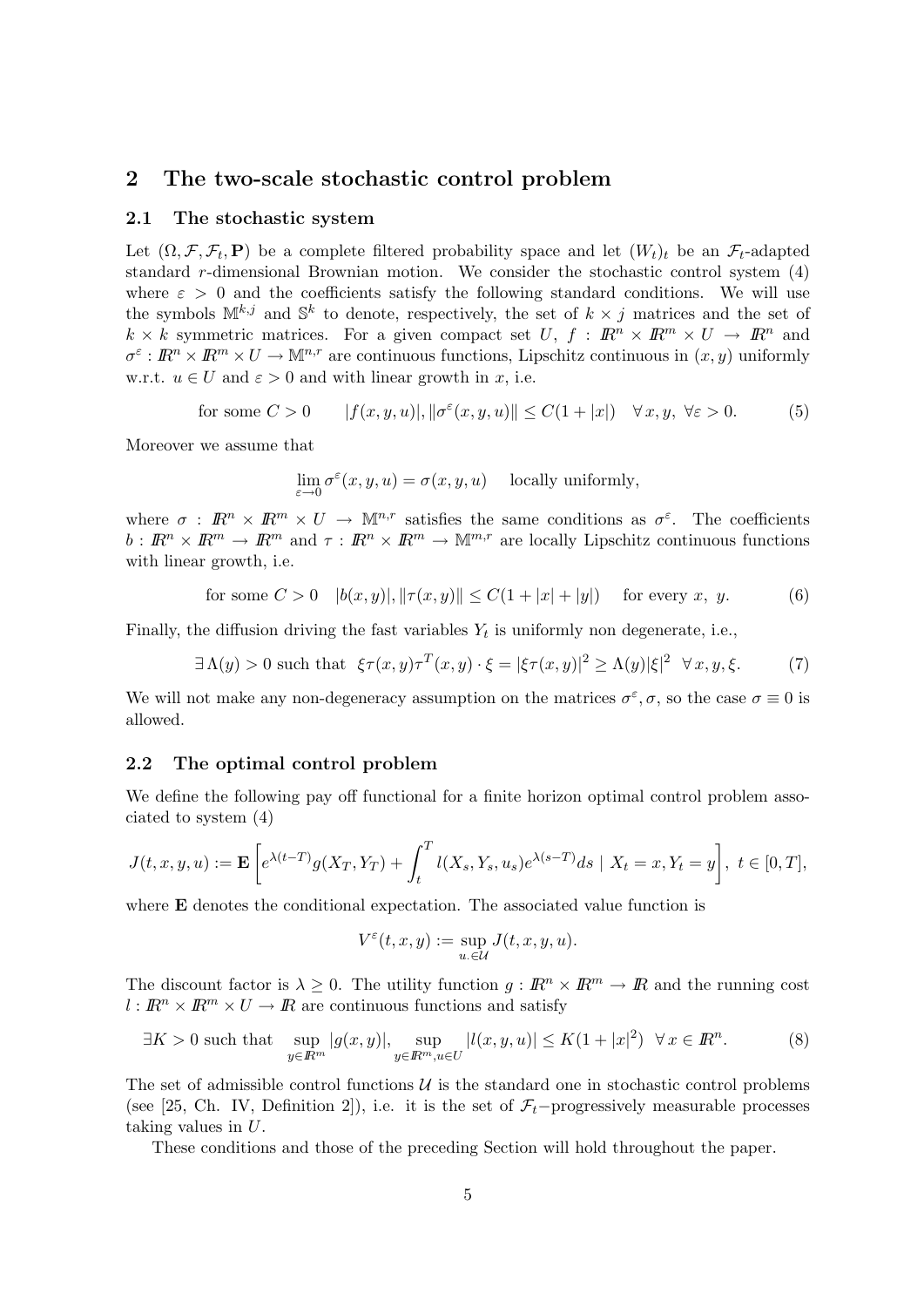### 2.3 The HJB equation

It is well known that, under suitable growth conditions, the value function  $V^{\varepsilon}$  can be characterized as the unique continuous viscosity solution to an appropriate parabolic problem with terminal data.

The HJB equation associated via Dynamic Programming to the value function  $V^{\varepsilon}$  is

$$
-V_t^{\varepsilon} + F^{\varepsilon} \left( x, y, V^{\varepsilon}, D_x V^{\varepsilon}, \frac{D_y V^{\varepsilon}}{\varepsilon}, D_{xx}^2 V^{\varepsilon}, \frac{D_{yy}^2 V^{\varepsilon}}{\varepsilon}, \frac{D_{xy}^2 V^{\varepsilon}}{\sqrt{\varepsilon}} \right) = 0 \quad \text{in } (0, T) \times I\!\!R^n \times I\!\!R^m, (9)
$$

complemented with the obvious terminal condition

$$
V^{\varepsilon}(T, x, y) = g(x, y). \tag{10}
$$

This is a fully nonlinear degenerate parabolic equation (strictly parabolic in the  $\gamma$  variables by the assumption (7)).

The Hamiltonian  $F^{\varepsilon}: \mathbb{R}^n \times \mathbb{R}^m \times \mathbb{R}^n \times \mathbb{R}^m \times \mathbb{S}^n \times \mathbb{S}^m \times \mathbb{M}^{n,m} \to \mathbb{R}$  is defined as

$$
F^{\varepsilon}(x, y, s, p, q, M, N, Z) := H^{\varepsilon}(x, y, p, M, Z) - \mathcal{L}(x, y, q, N) + \lambda s,
$$
\n(11)

where

$$
H^{\varepsilon}(x, y, p, M, Z) := \min_{u \in U} \left\{ -\text{trace} \left( \sigma^{\varepsilon} (\sigma^{\varepsilon})^T M \right) - f \cdot p - 2 \text{trace} \left( \sigma^{\varepsilon} \tau^T Z^T \right) - l \right\}
$$
(12)

with  $\sigma^{\varepsilon}$ , f and l computed at  $(x, y, u)$ ,  $\tau = \tau(x, y)$ , and

$$
\mathcal{L}(x, y, q, N) := b(x, y) \cdot q + \text{trace}(\tau(x, y)\tau^{T}(x, y)N).
$$
\n(13)

We define also the Hamiltonian with  $\sigma^{\varepsilon}$  replaced by  $\sigma$  that will be useful in the following,

$$
H(x, y, p, M, Z) := \min_{u \in U} \left\{ -\text{trace} \left( \sigma \sigma^T M \right) - f \cdot p - 2 \text{trace} \left( \sigma \tau^T Z^T \right) - l \right\}. \tag{14}
$$

**Proposition 2.1.** For any  $\varepsilon > 0$ , the function  $V^{\varepsilon}$  in Section 2.2 is the unique continuous viscosity solution to the Cauchy problem  $(9)-(10)$  with at most quadratic growth in x and y. Moreover there exist a constant  $K > 0$  independent of  $\varepsilon$  such that

$$
|V^{\varepsilon}(t,x,y)| \le K(1+|x|^2) \qquad \text{for all } t \in [0,T], \ x \in \mathbb{R}^n, \ y \in \mathbb{R}^m. \tag{15}
$$

Proof. This is a variant of a standard result (see [25] and the references therein) where we must take care of the unboundedness of the solution. So we just give a sketch of the proof.

Using definition of  $V^{\varepsilon}$  and assumption (8), it is easy to deduce that, for every  $\eta > 0$ , there exists  $u \in \mathcal{U}$  s.t.

$$
|V^{\varepsilon}(t,x,y)| \leq \mathbf{E}\left[K(1+|X^u_T|^2) + K\int_t^T (1+|X^u_s|^2)e^{-\lambda(T-s)}ds\right|X_t=x, Y_t=y\right] + \eta.
$$

Standard estimates on the second moment of the solution to (4) (see, for instance, [21, Lemma 3.1.] or [25, Appendix D]) and the boundedness of f and  $\sigma^{\epsilon}$  with respect to y give that

$$
\exists C > 0 \text{ s.t. } \sup_{0 \le s \le T} \mathbf{E} |X_s^u|^2 \le (|x|^2 + CT)e^{CT}, \quad \forall u \in \mathcal{U}. \tag{16}
$$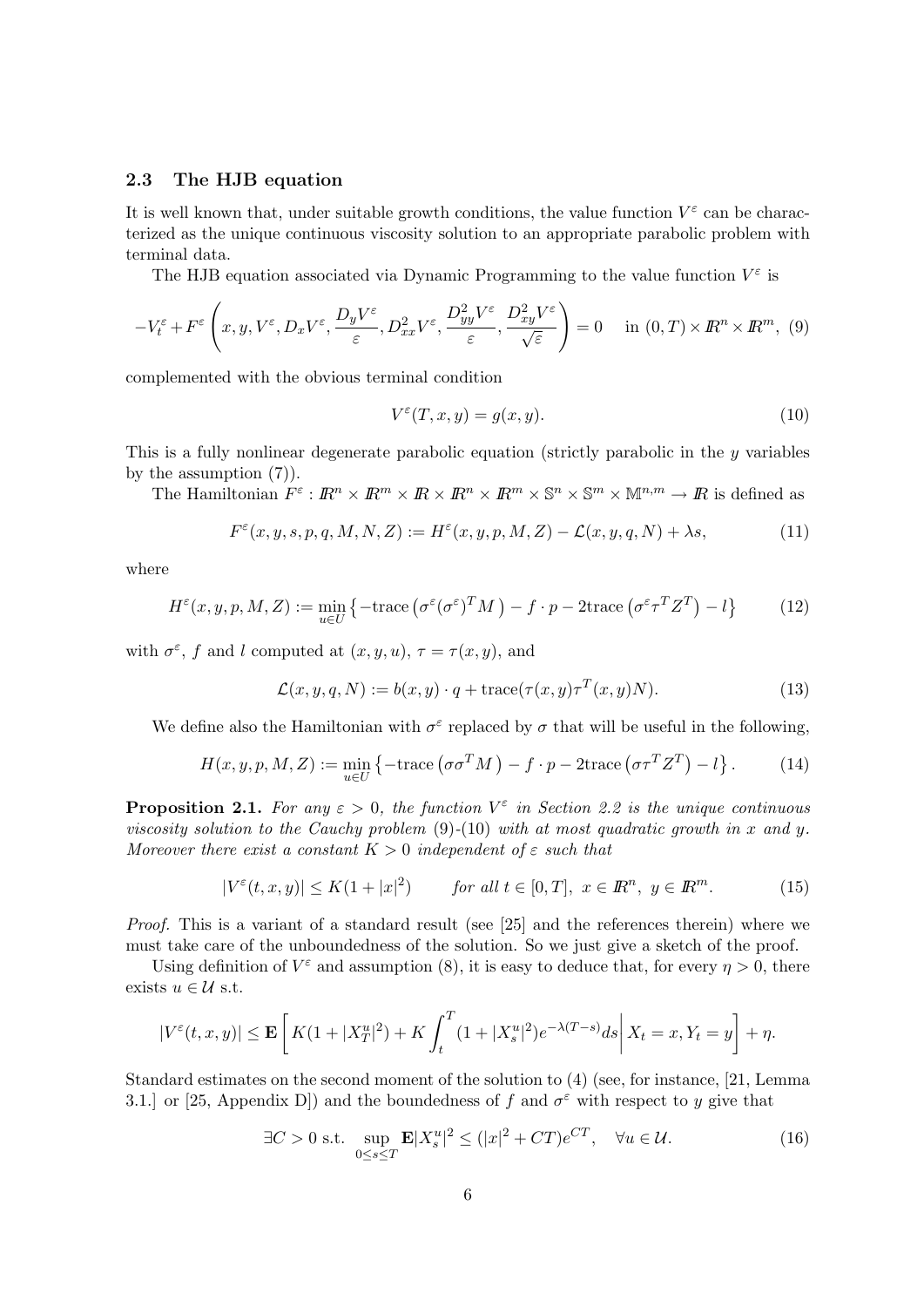From this we get immediately (15) and this estimate in particular implies that the functions  $V^{\varepsilon}$  are locally equibounded.

We define the lower and upper semicontinuous envelope of  $V^{\varepsilon}$  as

$$
V_*^{\varepsilon}(t,x,y) = \liminf_{(t',x',y') \to (t,x,y)} V^{\varepsilon}(t',x',y') \quad \text{ and } \quad (V^{\varepsilon})^*(t,x,y) = \limsup_{(t',x',y') \to (t,x,y)} V^{\varepsilon}(t',x',y').
$$

By definition  $V_*^{\varepsilon}(t,x,y) \leq V^{\varepsilon}(t,x,y) \leq (V^{\varepsilon})^*(t,x,y)$ . A standard argument in viscosity solution theory, based on the dynamic programming principle (see, e.g., [25, Ch. IV, Thm 7.1], [15, Thm 4.1]), gives that  $V_*^{\varepsilon}$  and  $(V^{\varepsilon})^*$  are, respectively, a viscosity supersolution and a viscosity subsolution to (9), at every point  $(t, x, y) \in (0, T) \times \mathbb{R}^n \times \mathbb{R}^m$ .

Moreover  $\lim_{t\to T} V^{\varepsilon}(t,x,y) = g(x,y)$  locally uniformly in  $(x,y) \in \mathbb{R}^n \times \mathbb{R}^m$ . This result is well known and follows from  $(8)$ ,  $(16)$ , and from the continuity in mean square of  $X_t$ ,  $Y_t$ . For example, the same argument detailed in the proof of Proposition 3.1 in [7] can be repeated with minor changes.

Then the conclusion is obtained using a recent comparison result between sub and supersolutions to parabolic problems satisfying the quadratic growth condition

$$
|V(t, x, y)| \le K(1 + |x|^2 + |y|^2)
$$

proved in Theorem 2.1 in [21]. Since  $V^{\varepsilon}$  satisfies (15) the result applies in our case, so  $(V^{\varepsilon})^*(t, x, y) \leq V^{\varepsilon}_*(t, x, y)$ . Recalling the definition of semicontinuous envelopes, we get

$$
(V^{\varepsilon})^*(t, x, y) = V^{\varepsilon}_*(t, x, y) = V^{\varepsilon}(t, x, y) \quad \forall (t, x, y) \in [0, T] \times \mathbb{R}^n \times \mathbb{R}^m.
$$

This implies that  $V^{\varepsilon}$  is a continuous viscosity solutions of (9), and, again by Theorem 2.1 in [21], that it is the unique solution with at most quadratic growth in  $x$  and  $y$ .  $\Box$ 

#### 2.4 Ergodicity of the fast variables

Consider the diffusion processes in  $\mathbb{R}^m$  obtained putting  $\varepsilon = 1$  in (4) and fixing  $x \in \mathbb{R}^n$ 

$$
dY_t = b(x, Y_t)dt + \sqrt{2}\tau(x, Y_t)dW_t,
$$
\n(17)

called the *fast subsystems*. To recall the dependance on the parameter  $x$ , we will denote the process in (17) as Y<sup>x</sup>. Observe that its infinitesimal generator is  $\mathcal{L}_x w := \mathcal{L}(x, y, D_y w, D_{yy}^2 w)$ , with  $\mathcal L$  defined by (13).

Throughout the paper, we will assume the following condition:  $\forall x \in \mathbb{R}^n$  there exists  $w \in \mathcal{C}(\mathbb{R}^m)$ ,  $k > 0, R_0 > 0$  such that

 $-\mathcal{L}_x w \ge k$  for  $|y| > R_0$  in viscosity sense, and  $w(y) \to +\infty$  as  $|y| \to +\infty$ . (18)

This condition is reminiscent of other similar conditions about ergodicity of diffusion processes in the whole space, see for example [29], [10], [36], [14], [13]. Lions and Musiela [36] also state that (18) is indeed equivalent to the ergodicity of the process in (17) and to the classical Lyapunov-type condition of Hasminskii [29].

Remark 2.1. Condition (18) can be interpreted as a weak Lyapunov condition for the process (17) relative to the set  $\{|y| \le R_0\}$ . Indeed, a Lyapunov function for the system (17) relative to a compact invariant set K is a continuous, positive definite function L such that  $L(y) = 0$ if and only if  $y \in K$ , the sublevel sets  $\{y \mid L(y) \leq k\}$  are compact and  $-\mathcal{L}_x L(y) = l(y)$  in  $\mathbb{R}^m$ , where l is a continuous function with  $l = 0$  on K and  $l > 0$  outside. For more details see [29].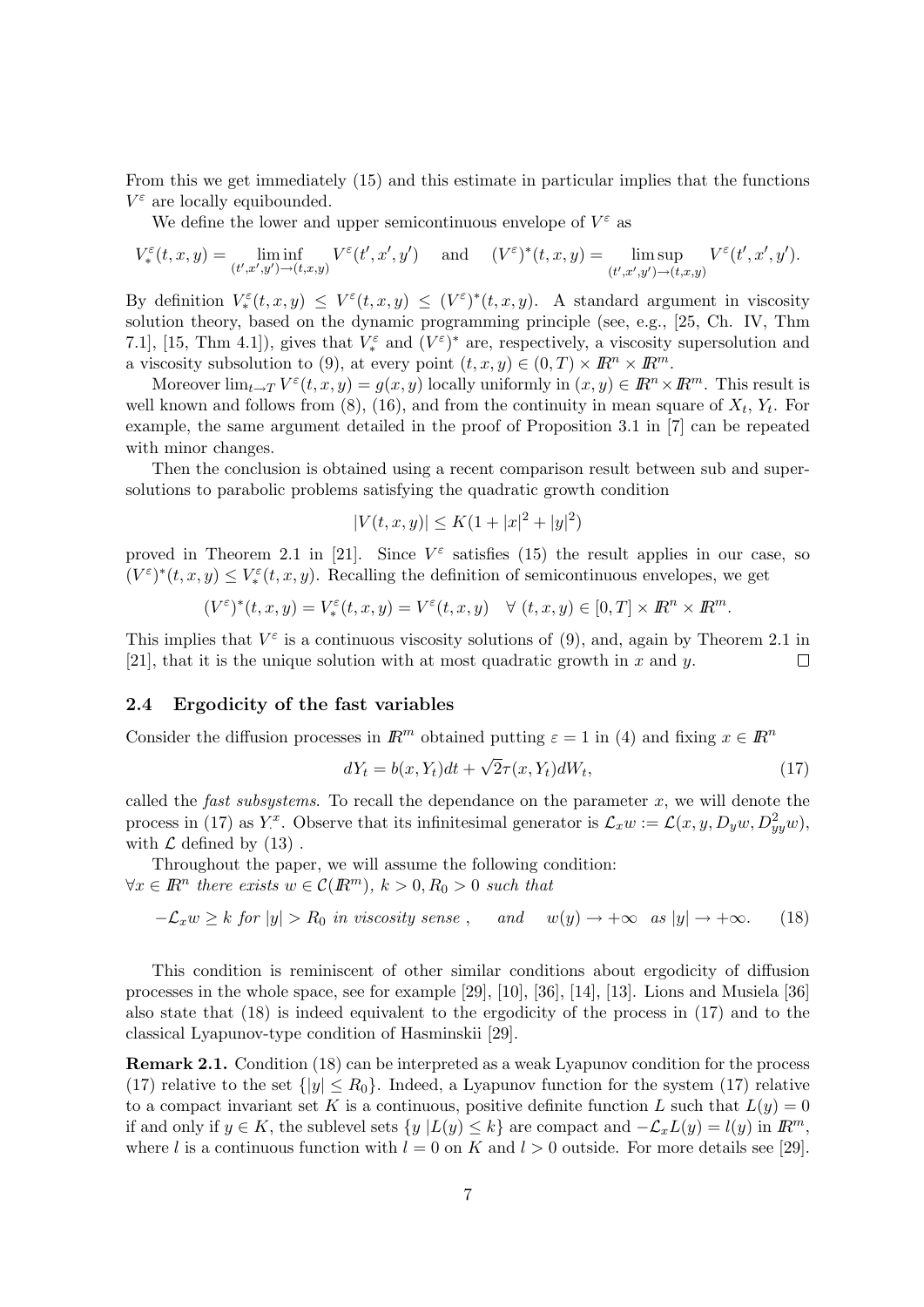**Example 2.1.** Condition (18) is satisfied if, for every  $x \in \mathbb{R}^n$ ,

$$
\limsup_{|y| \to +\infty} \left[ b(x, y) \cdot y + \text{trace}(\tau(x, y)\tau^T(x, y)) \right] < 0.
$$

In this case it is immediate to check (18) by choosing  $w(y) = |y|^2$  and  $R_0$  sufficiently big. A typical model process which satisfies the previous condition is the Ornstein-Uhlenbeck process with equation √

$$
dY_t = (m(x) - Y_t)dt + \sqrt{2\tau(x)}dW_t.
$$

Pardoux and Veretennikov [39, 40] assume  $\tau \tau^T$  bounded and  $\lim_{|y| \to +\infty} \sup_x b(x, y) \cdot y = -\infty$ , and call it recurrence condition.

In the following we give two results from [7] saying that, under (18) and the standing assumptions in Section 2.1, the process  $Y^x$  in (17) is ergodic, in the sense that it has a unique invariant measure, and a Liouville property holds. Moreover, we will discuss the regularity of the invariant measure w.r.t. the frozen variable  $x$ . The Liouville property replaces the standard strong maximum principle of the periodic case and is the key ingredient for extending some results of [3] to the non-periodic setting. The proof is in [7], Lemma 4.1.

**Lemma 2.1.** For  $x \in \mathbb{R}^n$  fixed, consider the problem

$$
-\mathcal{L}_x V = -\mathcal{L}(x, y, DV(y), D^2 V(y)) = 0 \qquad y \in \mathbb{R}^m. \tag{19}
$$

Then

- i) every bounded viscosity subsolution to (19) is constant;
- ii) every bounded viscosity supersolution to (19) is constant.

Next we state the existence and uniqueness of an invariant measure, see Proposition 4.2 in [7] (see also chapter IV in [29]).

**Proposition 2.2.** Under the standing assumptions, for every  $x \in \mathbb{R}^n$ , there exists a unique invariant probability measure  $\mu_x$  on  $\mathbb{R}^m$  for the process  $Y^x$ .

Example 2.2. For the multi-dimensional Ornstein-Uhlenbeck process

$$
dY_t = (m(x) - Y_t)dt + \sqrt{2}\tau(x)dW_t.
$$

the invariant measure has the explicit expression (see e.g. Section 4.1.2 in [19], see also Section 3.2.3 in [26])

$$
d\mu_x(y) = \frac{1}{(2\pi)^{m/2} \det(\tau \tau^T(x))} \exp\left[-\frac{1}{2}(\tau \tau^T(x))^{-1}(y-m(x))\cdot (y-m(x))\right] dy \quad \forall x.
$$

Finally, the last result is about the Lipschitz regularity of  $\mu_x$  with respect to x. This result will be a key ingredient to prove locally Lipschitz regularity in  $x$  of the effective Hamiltonian (24). Obviously, when  $b, \tau$  do not depend on x this regularity property is trivially satisfied.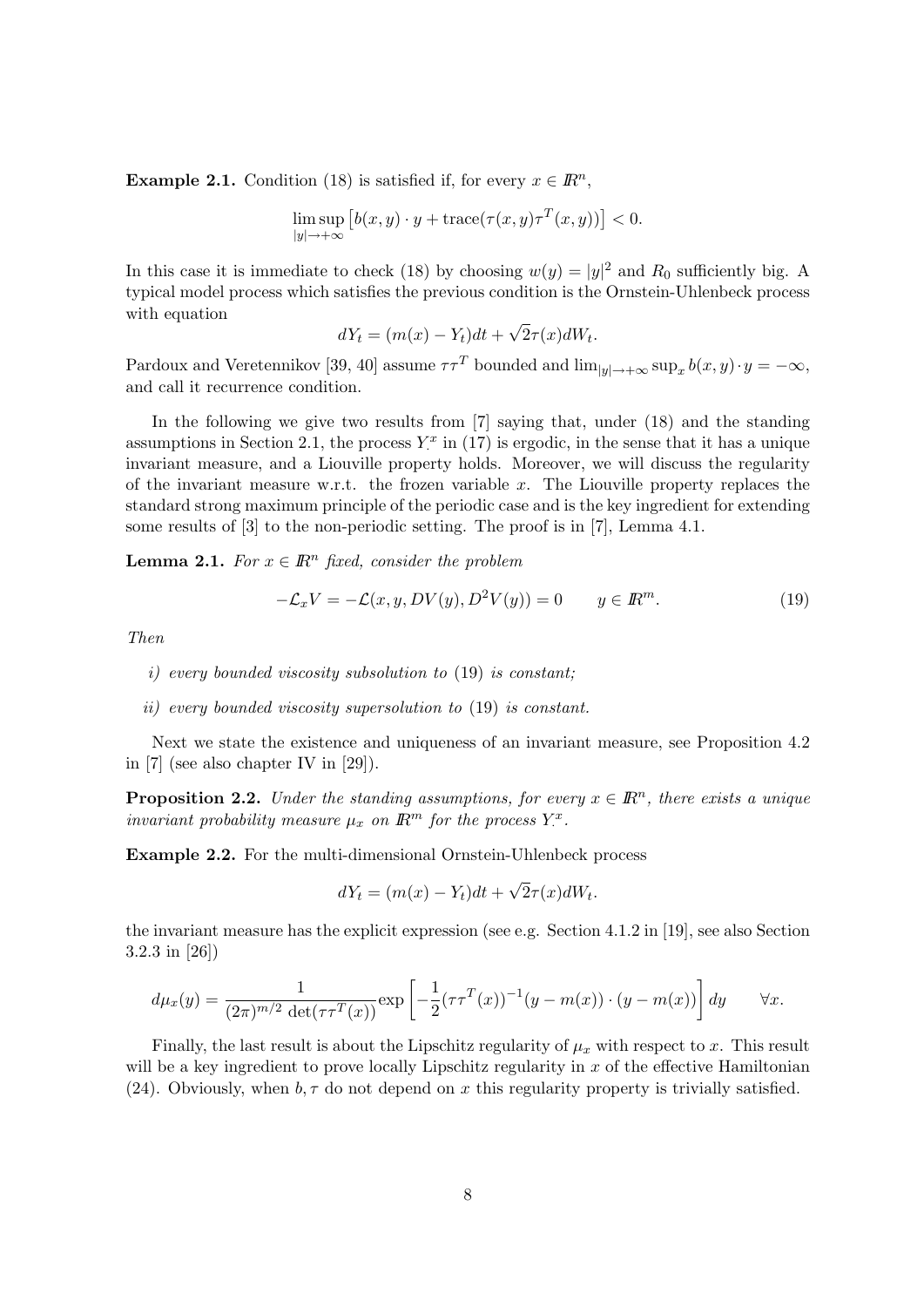Proposition 2.3. Besides the standing assumptions, assume that

$$
b \in \mathcal{C}^1(\mathbb{R}^n \times \mathbb{R}^m, \mathbb{R}^m) \quad \text{and} \quad \tau \in \mathcal{C}^1(\mathbb{R}^n \times \mathbb{R}^m, \mathbb{M}^{m,r}) \tag{20}
$$

with all their derivatives bounded and Hölder continuous in y uniformly in  $x$ . Then the invariant measure  $\mu_x$  of the process Y<sup>x</sup> has a density  $\varphi_x(y)$  and there exist  $k > 1$ ,  $C > 0$ , such that

$$
|\varphi_{x_1}(y) - \varphi_{x_2}(y)| \le C \frac{1}{1+|y|^k} |x_1 - x_2|, \quad \forall x_1, x_2 \in \mathbb{R}^n, \ y \in \mathbb{R}^m.
$$

Proof. For the proof we refer to Theorem 6 in [40], where such result is proved by PDE methods. The idea is to consider the adjoint operator to  $\mathcal{L}_x$  and to study the dependence of the solutions of the adjoint equation on the parameter  $x$ . The main tools are non trivial estimates on the fundamental solutions of nondegenerate second order parabolic PDEs.  $\Box$ 

Remark 2.2. In [13] there is an analogous result (Prop. 5.2) about the Lipschitz regularity w.r.t.  $x$  of the effective system obtained by the average of a singularly perturbed stochastic system such as (4), under different assumptions and using mainly stochastic control methods. The authors replace regularity conditions such as (20) with appropriate estimates on the trajectories of the system, such as:

$$
\exists C > 0 \text{ s.t. } \mathbf{E}|Y_t^{x_1} - Y_t^{x_2}| \le C|x_1 - x_2| \qquad \forall t \ge 0
$$

where  $Y_i^{x_i}$  is the process in (17) with  $x = x_i$  and  $Y_0 = y$ . The authors state that this estimate can be obtained by an exponential stability condition on the process  $Y$  such as

$$
\exists a, b > 0 \text{ s.t. } \mathbf{E} | (Y')_t^x - (Y'')_t^x | \le a e^{-bt} |y' - y''|, \quad \forall t \ge 0, \ \forall x,
$$

where  $(Y')^x$  and  $(Y'')^x$  both satisfy (17) with initial condition respectively  $(Y')^x_0 = y'$  and  $(Y'')_0^x = y''$ .

# 3 The convergence result

This section is devoted to the main result of the paper, namely, the convergence theorem for the singular perturbation problem. First of all, we will construct the effective Hamiltonian  $\overline{H}$ and the effective terminal data  $\bar{q}$ . Then we will prove in Theorem 3.2 that the value function  $V^{\varepsilon}(t,x,y)$ , solution to (9), converges locally uniformly, as  $\varepsilon \to 0$ , to a function  $V(t,x)$  which will be characterized as the unique solution of the Cauchy problem

$$
\begin{cases}\n-V_t + \overline{H}(x, D_x V, D_{xx}^2 V) + \lambda V(x) = 0 & \text{in } (0, T) \times I\!\!R^n \\
V(T, x) = \overline{g}(x) & \text{in } I\!\!R^n.\n\end{cases}
$$
\n(21)

#### 3.1 The effective Hamiltonian and initial data

Section 2.4 contains the main tools to define the candidate limit Cauchy problem of the singularly perturbed problem (9) as  $\varepsilon \to 0$ . We start showing the existence of an effective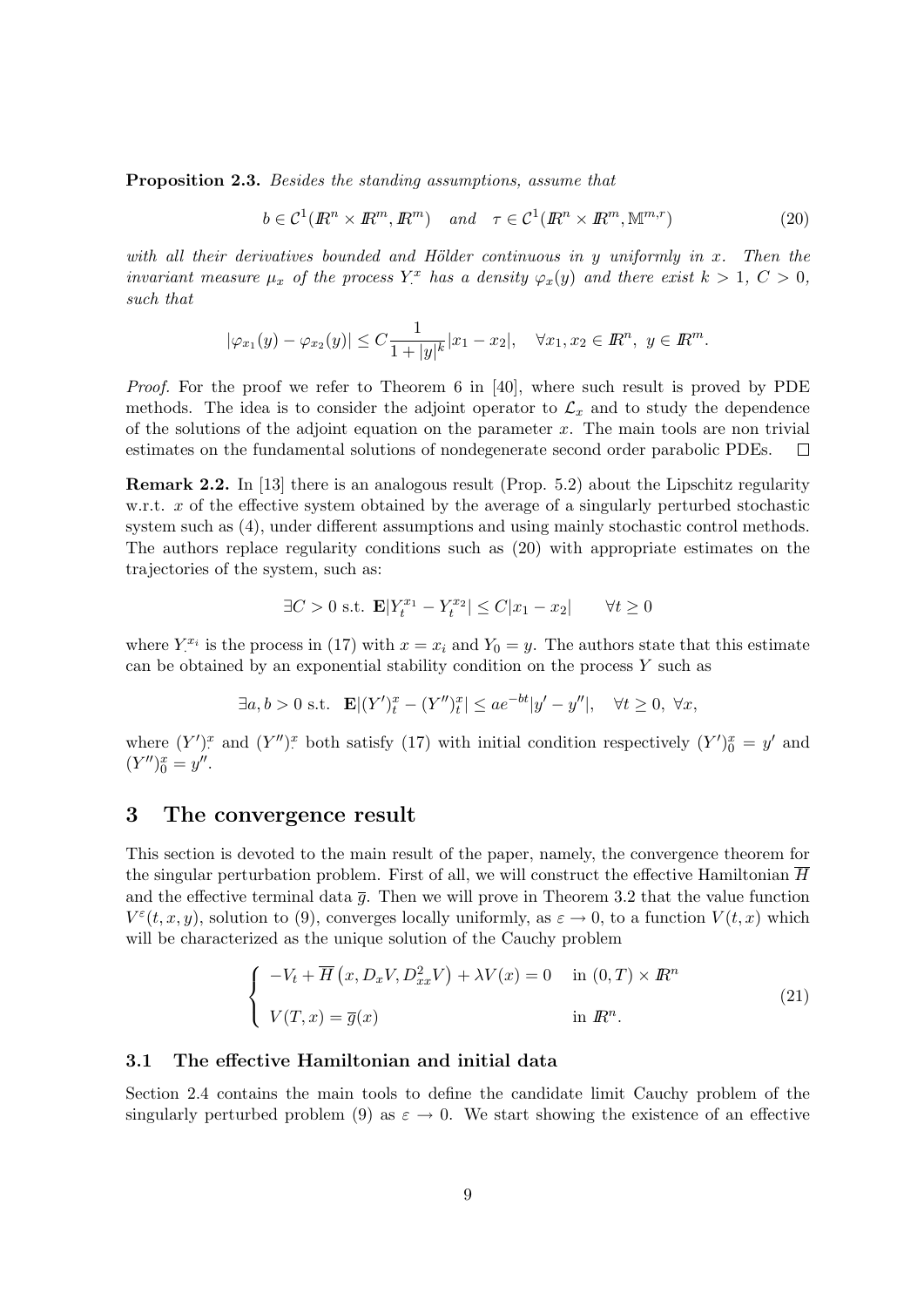Hamiltonian giving the limit PDE. In principle, for each  $(\bar{x}, \bar{p}, \bar{P})$  one expects the effective Hamiltonian  $\overline{H}(\overline{x}, \overline{p}, \overline{P})$  to be the unique constant  $c \in \mathbb{R}$  such that the cell problem

$$
-\mathcal{L}(\overline{x}, y, D\chi, D^2\chi) + H(\overline{x}, y, \overline{p}, \overline{P}, 0) = c \quad \text{in } \mathbb{R}^m,
$$
\n(22)

where H is defined in (14), has a viscosity solution  $\chi$ , called corrector (see [37], [24], [1]). Actually, for our approach, it is sufficient to consider, as in [2], a  $\delta$ -cell problem

$$
\delta w_{\delta} - \mathcal{L}(\overline{x}, y, Dw_{\delta}, D^2 w_{\delta}) + H(\overline{x}, y, \overline{p}, \overline{P}, 0) = 0 \quad \text{in } \mathbb{R}^m,
$$
 (23)

whose solution  $w_{\delta}$  is called *approximate corrector*. The next result states that  $\delta w_{\delta}$  converges to  $-\overline{H}$  and it is smooth.

Theorem 3.1. Under the standing assumptions in Sections 2.1, 2.2 and 2.4, for any fixed  $(\overline{x}, \overline{p}, \overline{P})$  and  $\delta > 0$  there exists a solution  $w_{\delta} = w_{\delta; \overline{x}, \overline{p}, \overline{P}}(y)$  in  $\mathcal{C}^2(\mathbb{R}^m)$  of (23) such that

$$
-\lim_{\delta \to 0} \delta w_{\delta} = \overline{H}(\overline{x}, \overline{p}, \overline{P}) := \int_{\mathbb{R}^m} H(\overline{x}, y, \overline{p}, \overline{P}, 0) \ d\mu_{\overline{x}}(y) \quad \text{locally uniformly in } \mathbb{R}^m, \tag{24}
$$

where  $\mu_{\overline{x}}$  is the invariant probability measure on  $\mathbb{R}^m$  for the process  $Y^{\overline{x}}$ .

The proof is given in [7], Theorem 4.3.

We define now the effective terminal value for the limit as  $\varepsilon \to 0$  of the singular perturbation problem (9). We fix  $\bar{x}$  and consider the following Cauchy initial problem:

$$
\begin{cases}\nw_t - \mathcal{L}(\overline{x}, y, Dw, D^2w) = 0 & \text{in } (0, +\infty) \times \mathbb{R}^m \\
w(0, y) = g(\overline{x}, y),\n\end{cases} \tag{25}
$$

where q satisfies assumption  $(8)$ .

**Proposition 3.1.** Under the standing assumptions in Sections 2.1, 2.2 and 2.4, for every  $\overline{x}$ there exists a unique bounded classical solution  $w(\cdot, \cdot; \overline{x})$  to (25) and

$$
\lim_{t \to +\infty} w(t, y; \overline{x}) = \int_{\mathbb{R}^m} g(\overline{x}, y) d\mu_{\overline{x}}(y) =: \overline{g}(\overline{x}) \quad locally \text{ uniformly in } y. \tag{26}
$$

Moreover  $\bar{g}$  is continuous and satisfy a quadratic growth condition as  $(8)$ .

*Proof.* The proof can be found in [7] Proposition 4.4. The regularity of  $\overline{g}$  and the growth condition can be obtained, using the definition of  $\bar{q}$ , from condition (8) and the regularity of the invariant measure stated in Proposition 2.3.  $\Box$ 

We say that the *Comparison Principle* holds for a Cauchy problem as  $(21)$  if given  $U \in USC([0,T] \times \mathbb{R}^n)$  and  $V \in LSC([0,T] \times \mathbb{R}^n)$ , respectively, a subsolution and a supersolution to the PDE and such that

$$
U(T, x) \le V(T, x) \qquad \text{for every } x,
$$
  
\n
$$
\exists C > 0 \text{ s.t. } |U(t, x)|, |V(t, x)| \le C(1 + |x|^2) \qquad \text{for every } t, x,
$$

then  $U(t, x) \leq V(t, x)$  in  $[0, T] \times \mathbb{R}^n$ .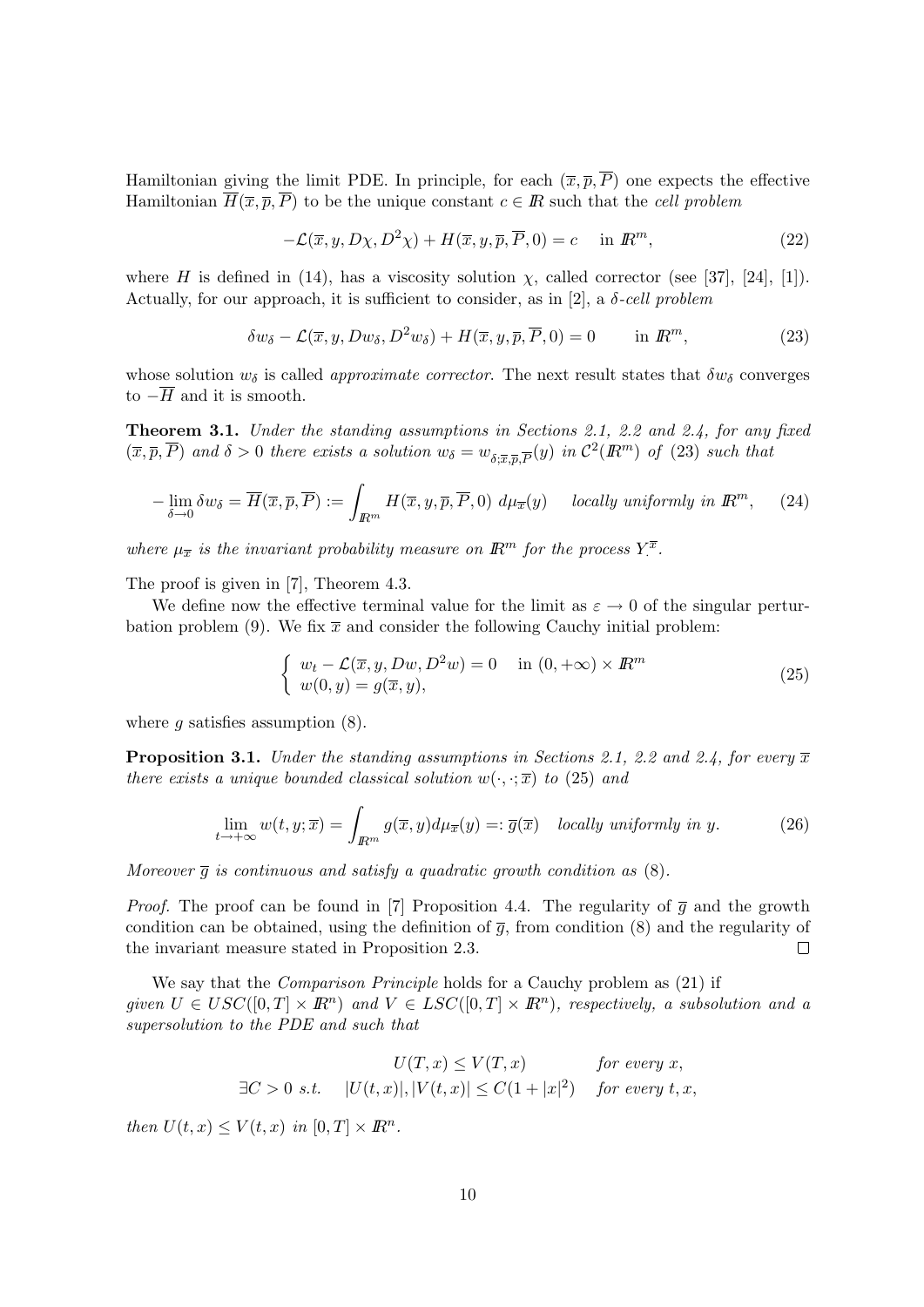Proposition 3.2. Under the standing assumptions in Sections 2.1, 2.2 and 2.4, the Comparison Principle holds for the effective Cauchy problem (21) with  $\overline{H}$  and  $\overline{q}$  given by (24) and (26) if at least one of the following five sets of assumptions is verified:

- (i) b,  $\tau$  are independent of x;
- (ii)  $\sigma^{\varepsilon} \to \sigma \equiv 0$  and  $b, \tau$  satisfy the regularity assumptions (20);
- (iii) the fast subsystem is Ornstein-Uhlenbeck, i.e.,  $b(x, y) = m(x) y$  and  $\tau(x, y) = \tau(x)$ , with  $m \in \mathcal{C}^1(\mathbb{R}^n, \mathbb{R}^m)$ ,  $\tau \in \mathcal{C}^1(\mathbb{R}^n, \mathbb{M}^{m,r})$ , and  $\tau(x)\tau^T(x) \geq \tau_0 \mathbf{I}$  with  $\tau_0 > 0$ ,
- (iv)  $\sigma^{\varepsilon} \to \sigma(x, u)$  (independent of y) and b,  $\tau$  satisfy the regularity assumptions (20);
- (v)  $\sigma^{\varepsilon} \to \sigma(x, y)$  (independent of u), there exists a Lipschitz  $\overline{\sigma}: \mathbb{R}^n \to \mathbb{M}^{n,r}$  such that

$$
\overline{\sigma}(x)\overline{\sigma}(x)^T = \int_{\mathbb{R}^m} \sigma(x,y)\sigma^T(x,y) \, d\mu_x(y),
$$

f and l are bounded,  $b, \tau$  satisfy the regularity assumptions (20), for some  $C > 0$  g satisfies

$$
|g(x_1, y) - g(x_2, y)| \le C(1 + |x_1| + |x_2|)|x_1 - x_2| \quad \forall x_1, x_2, y,
$$

and either  $g$  is independent of  $y$ , or it has at most linear growth in  $x$ :

$$
|g(x,y)| \leq C(1+|x|).
$$

*Proof.* In the case (i) the effective Hamiltonian is the average with respect to a measure  $\mu(y)$ of a Hamiltonian satisfying the structural assumptions of [21] for the Comparison Principle, uniformly in y. It is immediate to check that the same proof as in [21, Thm 2.1] holds for the Cauchy problem with averaged Hamiltonian as well. Similarly, it is easy to check that the same arguments work also in case (iv). Finally, also in case (iii) the Comparison Principle can be obtained following the proof of [21, Thm 2.1]. Indeed the main point in this case is to check that for every  $R > 0$  there exists some  $C_R > 0$  such that, for every  $u \in U$ ,

$$
\int_{\mathbb{R}^m} \left| \sigma(x_1, y, u) \sqrt{\varphi_{x_1}(y)} - \sigma(x_2, y, u) \sqrt{\varphi_{x_2}(y)} \right|^2 dy \le C_R |x_1 - x_2|^2, \qquad \forall x_1, x_2 \in B(0, R).
$$

This is satisfied when, e.g.,

$$
\int_{\mathbb{R}^m} \frac{|D_x \varphi_x(y)|^2}{\varphi_x(y)} dy \le C_R, \qquad \forall x \in B(0, R).
$$

This is the case of the Ornstein-Uhlenbeck process under the assumptions in (iii), as it is possible to check with straightforward computations on the explicit formula given in Example 2.2.

Case (ii) is actually a particular case of (iv), but we state it separately because the effective Hamiltonian  $\overline{H}$  is of the first order and so the proof is much easier. Using the standing assumptions and Proposition 2.3 one checks that  $\overline{H}$  satisfies the following structural conditions: there exists  $C > 0$  such that

$$
|\overline{H}(x, p_1) - \overline{H}(x, p_2)| \le C(1+|x|)|p_1 - p_2|, \quad \forall x, p_1, p_2 \in \mathbb{R}^n,
$$
\n(27)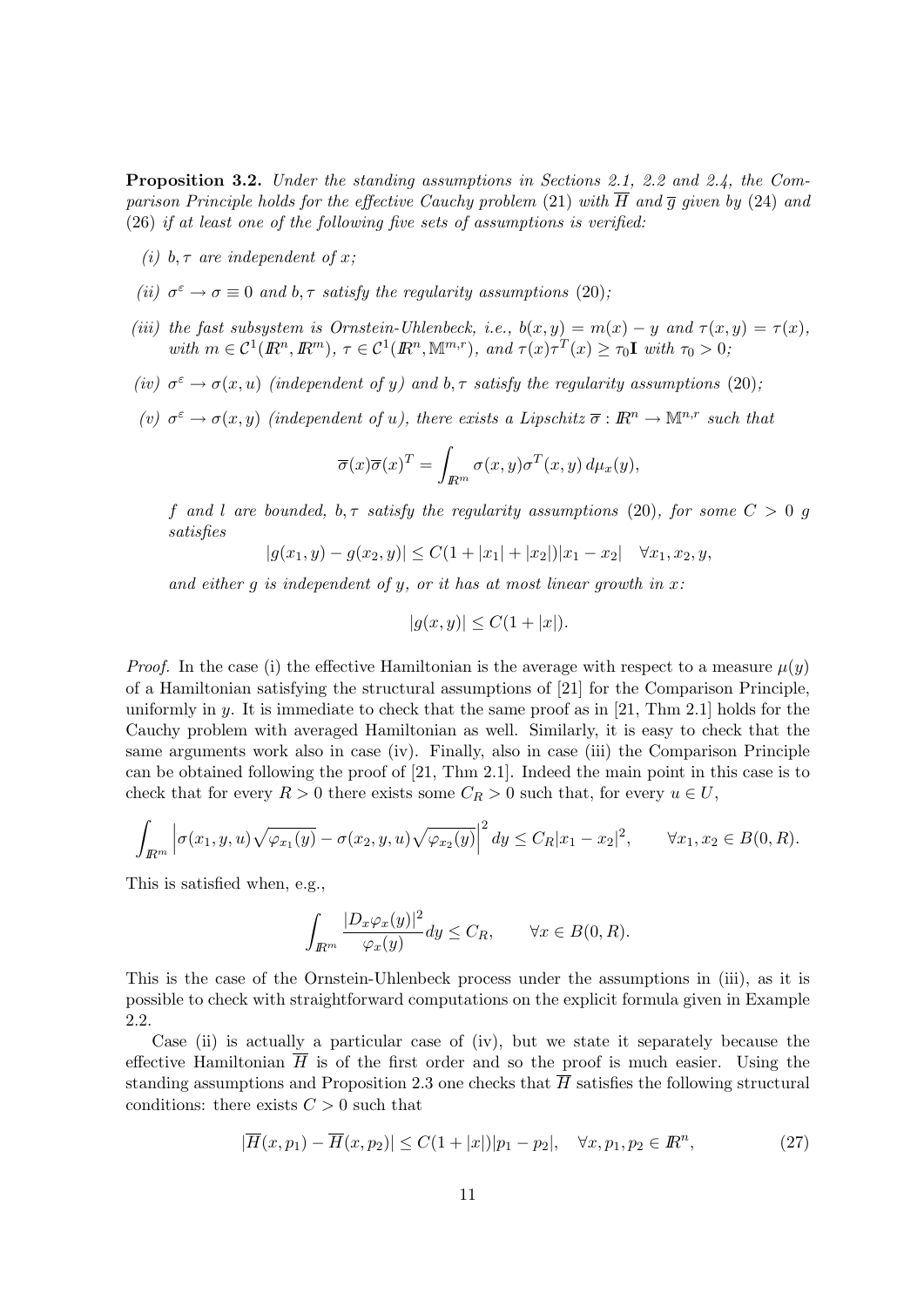and for every  $R > 0$  there exists a continuity modulus  $\omega_R$  s.t.

$$
|\overline{H}(x_1, p) - \overline{H}(x_2, p)| \le \omega_R(|x_1 - x_2|(1 + |p|)), \quad \forall x_1, x_2 \in B(0, R), p \in \mathbb{R}^n.
$$
 (28)

Under these conditions, a classical Comparison Principle holds, see Theorem 2.5 in [31] or Theorem V.3.15 in [6] for the case of continuous sub and supersolutions, . The adaptation to the case of semicontinuous sub and supersolutions is straightforward, see [6, Exercise V.5.17].

In case (v), it is easy to check, using the standing assumptions and Proposition 2.3, that  $\overline{H}$ is the semilinear operator  $\overline{H}(x, p, P) = -\text{trace}(\overline{\sigma}\overline{\sigma}^t P) + K(x, p)$  and K satisfies the structural conditions (27), (28) with  $\omega_R \equiv \omega$  for all  $R > 0$ . Moreover, standard calculations show that the effective terminal data  $\overline{q}$  satisfies for some  $\overline{C}$ 

$$
|\overline{g}(x_1)-\overline{g}(x_2)| \leq \overline{C}(1+|x_1|+|x_2|)|x_1-x_2| \quad \forall x_1, x_2.
$$

Therefore the Comparison Principle follows from Theorem 2.1 in [9].

 $\Box$ 

#### 3.2 The convergence theorem

We will assume in the following that the Comparison Principle holds for the effective Cauchy problem (21). We refer to Proposition 3.2 for a list of sufficient conditions ensuring its validity.

Theorem 3.2. We assume, besides the standing assumptions in Sections 2.1, 2.2 and 2.4, that (21) satisfies the Comparison Principle, and that either  $g = g(x)$  is independent of y or that the coefficients  $b, \tau$  are independent of x. Then the solution  $V^{\varepsilon}$  to (9) converges uniformly on compact subsets of  $[0, T) \times R^n \times R^m$  to the unique continuous viscosity solution to the limit problem  $(21)$  satisfying a quadratic growth condition in x, i. e.,

$$
\exists K > 0 \quad s.t. \quad |V(t, x)| \le K(1 + |x|^2) \quad \forall (t, x) \in [0, T] \times \mathbb{R}^n. \tag{29}
$$

In particular, if g is independent of y, then the convergence is uniform on compact subsets of  $[0, T] \times \mathbb{R}^n \times \mathbb{R}^m$  and  $\overline{q} = q$ .

Proof. The proof is divided in several steps.

#### Step 1 (Relaxed semilimits ).

Recall that by (15) the functions  $V^{\varepsilon}$  are locally equibounded in  $[0, T] \times \mathbb{R}^n \times \mathbb{R}^m$ , uniformly in  $\varepsilon$ . We define the half-relaxed semilimits in  $[0, T] \times \mathbb{R}^n \times \mathbb{R}^m$  (see [6, Ch V]):

$$
\underline{V}(t,x,y) = \liminf_{\varepsilon \to 0, t' \to t, x' \to x, y' \to y} V^{\varepsilon}(t',x',y') \qquad \overline{V}(t,x,y) = \limsup_{\varepsilon \to 0, t' \to t, x' \to x, y' \to y} V^{\varepsilon}(t',x',y')
$$

for  $t < T$ ,  $x \in \mathbb{R}^n$  and  $y \in \mathbb{R}^m$ ,

$$
\underline{V}(T,x,y)=\liminf_{t'\to T^-,x'\to x,y'\to y}\underline{V}(t',x',y')\qquad\qquad \overline{V}(T,x,y)=\limsup_{t'\to T^-,x'\to x,y'\to y}\overline{V}(t',x',y').
$$

It is immediate to get by definitions that the estimates (15) hold also for  $\overline{V}$  and V. This means that

$$
|\underline{V}(t,x,y)|, |\overline{V}(t,x,y)| \le K(1+|x|^2) \qquad \text{for all } t \in [0,T], \ x \in \mathbb{R}^n, \ y \in \mathbb{R}^m. \tag{30}
$$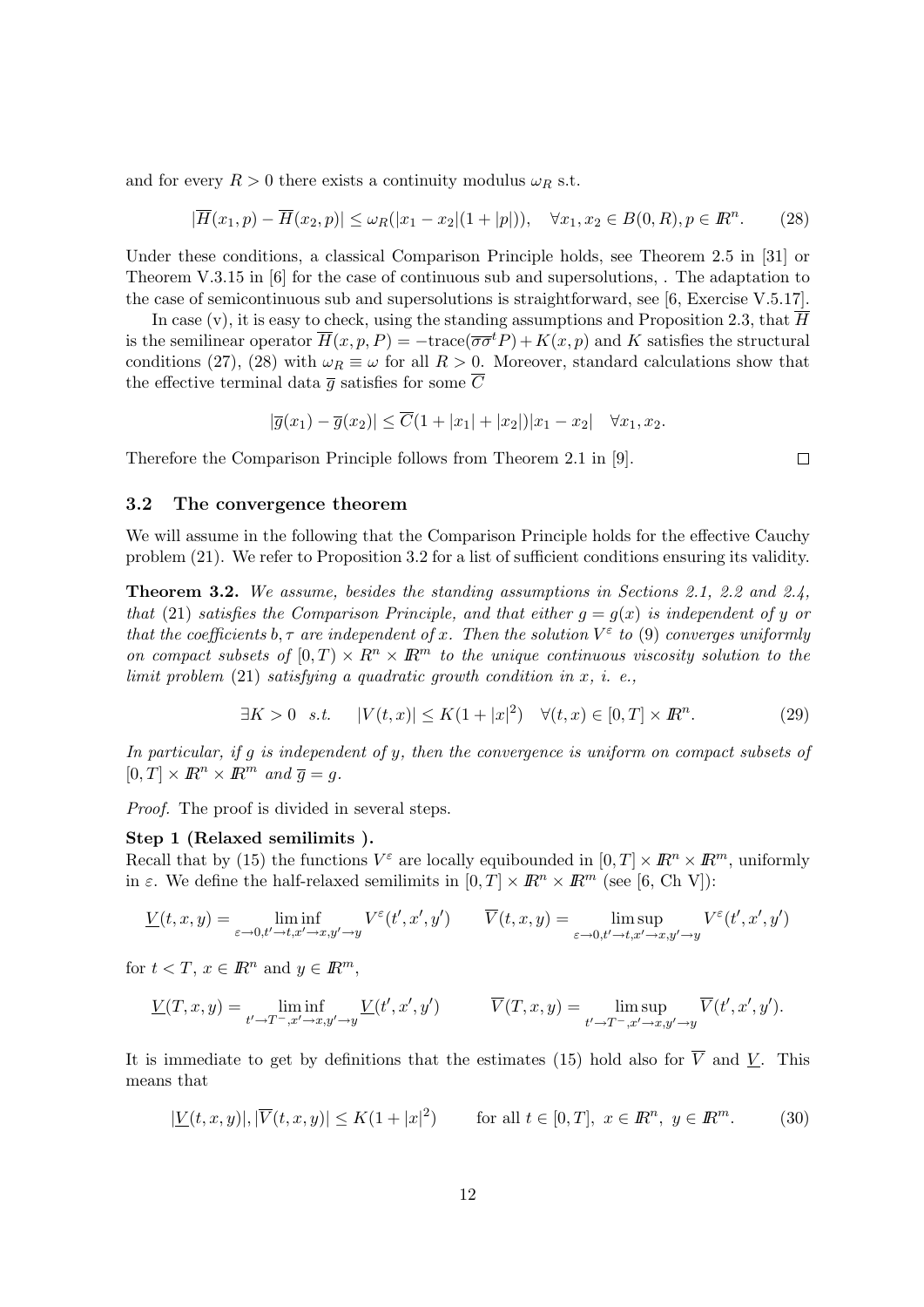## Step 2 ( $\overline{V}$ , V do not depend on y).

We check that  $\overline{V}(t, x, y), \underline{V}(t, x, y)$  do not depend on y, for every  $t \in [0, T)$  and  $x \in \mathbb{R}^n$ . We claim that  $\overline{V}(t,x,y)$  (resp.,  $\underline{V}(t,x,y)$ ) is, for every  $t \in (0,T)$  and  $x \in \mathbb{R}^n$ , a viscosity subsolution (resp., supersolution) to

$$
-\mathcal{L}(x, y, D_y V, D_{yy}^2 V) = 0 \qquad \text{in } \mathbb{R}^m \tag{31}
$$

where  $\mathcal L$  is the differential operator defined in (13). If the claim is true, we can use Lemma 2.1, since  $\overline{V}$ ,  $\underline{V}$  are bounded in y according to estimates (30), to conclude that the functions  $y \to \overline{V}(t,x,y), y \to \underline{V}(t,x,y)$  are constants for every  $(t,x) \in (0,T) \times \mathbb{R}^n$ . Finally, using the definition it is immediate to see that this implies that also  $\overline{V}(T, x, y)$  and  $V(T, x, y)$  do not depend on y. We prove the claim only for  $\overline{V}$ , since the other case is completely analogous.

First of all we show that the function  $\overline{V}(t, x, y)$  is a viscosity subsolution to (31). To do this, we fix a point  $(\bar{t}, \bar{x}, \bar{y})$  and a smooth function  $\psi$  such that  $\bar{V} - \psi$  has a maximum at  $(\bar{t}, \bar{x}, \bar{y})$ in  $\overline{B} = \overline{B}((\overline{t}, \overline{x}, \overline{y}), r)$ , for some fixed  $r > 0$ . Using the definition of weak relaxed semilimits it is possible to prove (see [6, Lemma V.1.6]) that there exists  $\varepsilon_n \to 0$  and  $\overline{B} \ni (t_n, x_n, y_n) \to$  $(\bar{t}, \bar{x}, \bar{y})$  maxima for  $V^{\varepsilon_n} - \psi$  in  $\bar{B}$  such that  $V^{\varepsilon_n}(t_n, x_n, y_n) \to \bar{V}(\bar{t}, \bar{x}, \bar{y})$ . Therefore, recalling that  $V^{\varepsilon}$  is a subsolution to (9), we get

$$
-\psi_t + H\left(x_n, y_n, D_x\psi, D_{xx}^2\psi, \frac{1}{\sqrt{\varepsilon_n}}D_{xy}^2\psi\right) - \frac{1}{\varepsilon_n}\mathcal{L}(x_n, y_n, D_y\psi, D_{yy}^2\psi) + \lambda V^{\varepsilon_n}(t_n, x_n, y_n) \leq 0,
$$

where all the derivatives of  $\psi$  are computed resp. in  $(t_n, x_n, y_n)$ . This implies

$$
-\mathcal{L}(x_n, y_n, D_y\psi, D_{yy}^2\psi) \leq \varepsilon_n \left[ \psi_t - H\left(x_n, y_n, D_x\psi, D_{xx}^2\psi, \frac{1}{\sqrt{\varepsilon_n}} D_{xy}^2\psi\right) - \lambda V^{\varepsilon_n}(t_n, x_n, y_n) \right].
$$

We observe that the part between brackets in the right-hand side of the previous is uniformly bounded with respect to n in  $\overline{B}$  and using the regularity properties of  $\psi$  and of the coefficients in the equation we get, as  $\varepsilon_n \to 0$ , the desired conclusion.

We show now that if  $\overline{V}(t, x, y)$  is a subsolution to (31), then for every fixed  $(\overline{t}, \overline{x})$  the function  $y \mapsto \overline{V}(\overline{t}, \overline{x}, y)$  is a subsolution to (31), which was our claim. To do this, we fix  $\overline{y}$  and a smooth function  $\phi$  such that  $\overline{V}(\overline{t}, \overline{x}, \cdot) - \phi$  has a strict local maximum at  $\overline{y}$  in  $B(\overline{y}, \delta)$  and such that  $\phi(y) \geq 1$  for all  $y \in B(\overline{y}, \delta)$ . We define, for  $\eta > 0$ ,  $\phi_{\eta}(t, x, y) = \phi(y) \left(1 + \frac{|x - \overline{x}|^2 + |t - \overline{t}|^2}{n}\right)$  $rac{|t-t|^2}{\eta}$ and we consider  $(t_{\eta}, x_{\eta}, y_{\eta})$  a maximum point of  $\overline{V} - \phi_{\eta}$  in  $B((\overline{t}, \overline{x}, \overline{y}), \delta)$ . Repeating the same argument as in [6, Lemma II.5.17], it is possible to prove, eventually passing to subsequences, that, as  $\eta \to 0$ ,  $(t_\eta, x_\eta, y_\eta) \to (\bar{t}, \bar{x}, \bar{y})$  and  $K_\eta := \left(1 + \frac{|x_\eta - \bar{x}|^2 + |t_\eta - \bar{t}|^2}{n}\right)$  $\left(\frac{H(t_1-\bar{t})^2}{\eta}\right) \to K > 0$ . Moreover, using the fact that  $\overline{V}$  is a subsolution to (31), we get  $-\mathcal{L}(x_n, y_n, K_n D\phi(y_n), K_n D^2\phi(y_n) \leq 0$ , which gives, using the linearity of  $\mathcal L$  and passing to the limit as  $\eta \to 0$ , the desired conclusion  $-\mathcal{L}(\overline{x}, \overline{y}, D\phi(\overline{y}), D^2\phi(\overline{y})) \leq 0.$ 

# Step 3 ( $\overline{V}$  and  $\underline{V}$  are sub and supersolutions of the limit PDE).

First we claim that  $\overline{V}$  and  $\underline{V}$  are sub and supersolution to the PDE in (21) in  $(0,T) \times \mathbb{R}^n$ . We prove the claim only for  $\overline{V}$  since the other case is completely analogous. The proof adapts the perturbed test function method introduced in [24] for the periodic setting. We fix  $(\bar{t}, \bar{x}) \in ((0, T) \times \mathbb{R}^n)$  and we show that  $\bar{V}$  is a viscosity subsolution at  $(\bar{t}, \bar{x})$  of the limit problem. This means that if  $\psi$  is a smooth function such that  $\psi(\bar{t}, \bar{x}) = \overline{V}(\bar{t}, \bar{x})$  and  $\overline{V} - \psi$ has a maximum at  $(\bar{t}, \bar{x})$  then

$$
-\psi_t(\bar{t},\bar{x}) + \overline{H}(\bar{x}, D_x\psi(\bar{t},\bar{x}), D_{xx}^2\psi(\bar{t},\bar{x})) + \lambda \overline{V}(\bar{t},\bar{x}) \le 0.
$$
\n(32)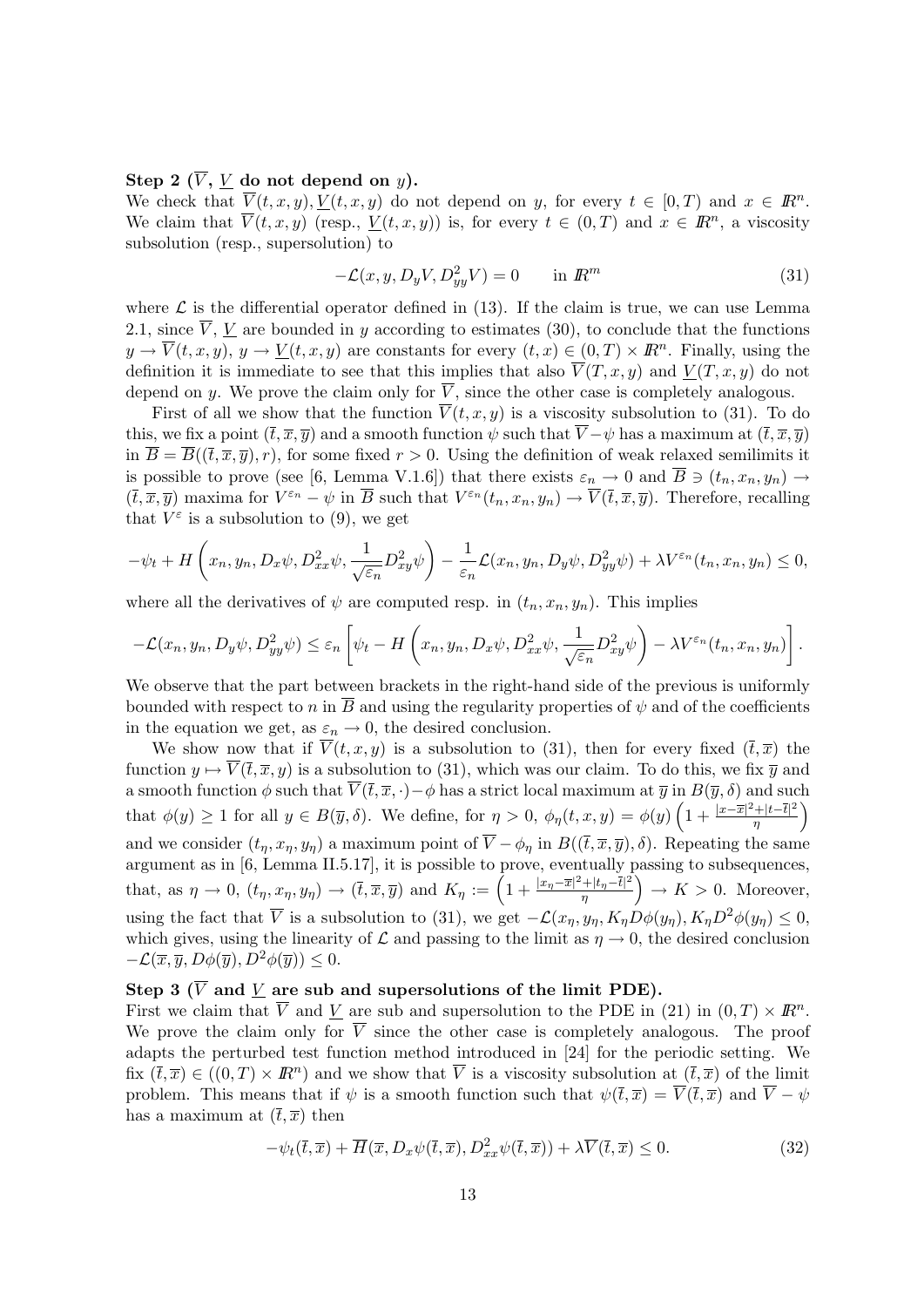Without loss of generality we assume that the maximum is strict in  $B((\bar{t}, \bar{x}), r)$  and that  $0 < \bar{t} - r < \bar{t} + r < T$ . We fix  $\bar{y} \in \mathbb{R}^m$ ,  $\eta > 0$  and consider a solution  $\chi = w_\delta \in \mathcal{C}^2$  of the δ-cell problem (23) at  $(\bar{x}, D_x \psi(\bar{t}, \bar{x}), D_{xx}^2 \psi(\bar{t}, \bar{x}))$  (see Theorem 3.1) such that

$$
|\delta \chi(y) + \overline{H}(\overline{x}, D_x \psi(\overline{t}, \overline{x}), D_{xx}^2 \psi(\overline{t}, \overline{x}))| \le \eta \quad \forall y \in B(\overline{y}, r).
$$
 (33)

We define the perturbed test function as

$$
\psi^{\varepsilon}(t,x,y) := \psi(t,x) + \varepsilon \chi(y).
$$

Observe that

$$
\limsup_{\varepsilon \to 0, t' \to \overline{t}, x' \to \overline{x}, y' \to \overline{y}} V^{\varepsilon}(t', x', y') - \psi^{\varepsilon}(t', x', y') = \overline{V}(t, x) - \psi(t, x).
$$

By a standard argument in viscosity solution theory (see  $[6, \text{Lemma V.1.6}], [20]$ ) we get that there exist sequences  $\varepsilon_n \to 0$  and  $(t_n, x_n, y_n) \in \overline{B} := B((\overline{t}, \overline{x}, \overline{y}), r)$  such that:

$$
(t_n, x_n, y_n) \to (\bar{t}, \bar{x}, y), \text{ for some } y \in B(\bar{y}, r),
$$
  

$$
V^{\varepsilon_n}(t_n, x_n, y_n) - \psi^{\varepsilon_n}(t_n, x_n, y_n) \to \overline{V}(\bar{t}, \bar{x}) - \psi(\bar{t}, \bar{x}),
$$

 $(t_n, x_n, y_n)$  is a strict maximum of  $V^{\varepsilon_n} - \psi^{\varepsilon_n}$  in  $\overline{B}$ .

Then, using the fact that  $V^{\varepsilon}$  is a subsolution to (9), we get

$$
-\psi_t + H^{\varepsilon_n}(x_n, y_n, D_x\psi, D^2_{xx}\psi, 0) + \lambda V^{\varepsilon_n}(t_n, x_n, y_n) - \mathcal{L}(x_n, y_n, D_y\chi, D^2_{yy}\chi) \le 0 \tag{34}
$$

where the derivatives of  $\psi$  and  $\chi$  are computed respectively in  $(t_n, x_n)$  and in  $y_n$ . Using the fact that  $\chi$  solves the  $\delta$ -cell problem (23), we obtain

$$
-\psi_t(t_n, x_n) - \delta \chi(y_n) + \lambda V^{\varepsilon_n}(t_n, x_n, y_n) \le
$$
  
\n
$$
\leq H(\overline{x}, y_n, D_x \psi(\overline{t}, \overline{x}), D_{xx}^2 \psi(\overline{t}, \overline{x}), 0) - H^{\varepsilon_n}(x_n, y_n, D_x \psi(t_n, x_n), D_{xx}^2 \psi(t_n, x_n), 0)
$$
  
\n+  $\mathcal{L}(x_n, y_n, D_y \chi, D_{yy}^2 \chi) - \mathcal{L}(\overline{x}, y_n, D_y \chi, D_{yy}^2 \chi).$ 

By taking the limit as  $n \to +\infty$  the r.h.s. of this inequality cancel out. Next we use (33) to replace  $-\delta\chi$  with  $\overline{H} - \eta$  and get that the left hand side of (32) is  $\leq \eta$ . Finally, by letting  $\eta \rightarrow 0$  we obtain (32).

### Step 4 (Behaviour of  $\overline{V}$  and  $\underline{V}$  at time  $T$ ).

We show that, at every  $x, \overline{V}(x,T) \leq \overline{g}(x)$  and  $\underline{V}(x,T) \geq \overline{g}(x)$ .

We start with  $\overline{V}$ . If  $g = g(x, y)$  and the coefficients  $b, \tau$  are independent of x, we reproduce and complete the argument given in [7, Thm 5.1, Step 4]. We fix  $\overline{x} \in \mathbb{R}^n$  and denote  $w_r$  the unique bounded classical solution to

$$
\begin{cases}\nw_t - \mathcal{L}(y, Dw, D^2w) = 0 & \text{in } (0, +\infty) \times \mathbb{R}^m \\
w^r(0, y) = \sup_{\{|x - \overline{x}| \le r\}} g(x, y) & \text{in } \mathbb{R}^m.\n\end{cases}
$$
\n(35)

By Proposition 3.1,  $\lim_{t\to+\infty}w_r(t,y) = \int_{\mathbb{R}^m} \sup_{|x-\overline{x}| \leq r} g(x,y)d\mu(y) =: \overline{g}_r(\overline{x})$  locally uniformly in y, where  $\mu$  is the invariant probability measure on  $\mathbb{R}^m$  for the process Y. Note that  $\sup_{|x-\overline{x}| \leq r_1} g(x,y) \geq \sup_{|x-\overline{x}| \leq r_2} g(x,y)$  for  $r_1 \geq r_2 \geq 0, y \in \mathbb{R}^m$  and  $\lim_{r \to 0} \sup_{|x-\overline{x}| \leq r} g(x,y) =$  $g(\overline{x}, y)$ . So, by monotone convergence theorem,  $\lim_{r\to 0} \overline{g}_r(\overline{x}) = \overline{g}(\overline{x})$ .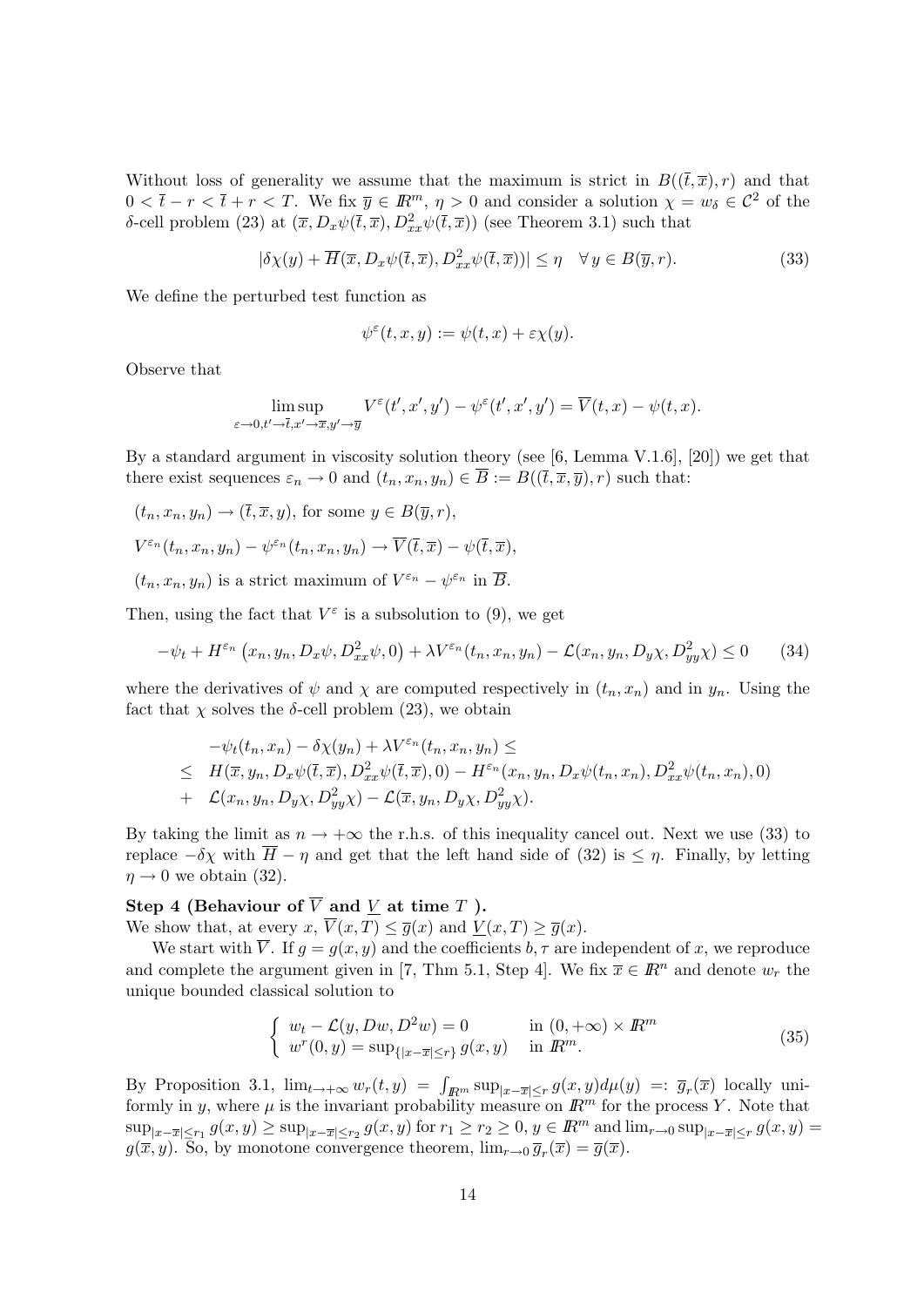We fix  $r > 0$  and a constant  $K_r > 0$  such that  $V^{\varepsilon}(t, x, y) \leq K_r$  and  $|g(x, y)| \leq K_r/2$  for every  $\varepsilon > 0$ ,  $x \in \overline{B}_r := \overline{B(\overline{x},r)}$ ,  $y \in \mathbb{R}^m$  and  $t \in [0,T]$ . Observe that this is possible by estimates (15) and assumption (8). Moreover we fix a smooth nonnegative function  $\psi_r$  such that  $\psi_r(\overline{x}) = 0$  and  $\psi_r(x) + \inf_y g(x, y) \ge K_r$  for every  $x \in \partial B_r$ . Let  $C_r$  be a positive constant such that

$$
|H^{\varepsilon}(x, y, D\psi_r(x), D^2\psi_r(x), 0)| \le C_r \quad \text{for } x \in \overline{B}_r, y \in \mathbb{R}^m \text{ and } \varepsilon > 0
$$

where  $H^{\varepsilon}$  is defined in (12). Note that such constant exists due to assumptions (5) and (8).

We define the function

$$
\psi_r^{\varepsilon}(t,x,y) = w_r\left(\frac{T-t}{\varepsilon},y\right) + \psi_r(x) + C_r(T-t)
$$

and we claim that it is a supersolution to the parabolic problem

$$
\begin{cases}\n-V_t + F^\varepsilon\left(x, y, V, D_x V, \frac{D_y V}{\varepsilon}, D_{xx}^2 V, \frac{D_{yy}^2 V}{\varepsilon}, \frac{D_{xy}^2 V}{\sqrt{\varepsilon}}\right) = 0 & \text{in } (0, T) \times B_r \times I\!\!R^m \\
V(t, x, y) = K_r & \text{in } (0, T) \times \partial B_r \times I\!\!R^m \\
V(T, x, y) = g(x, y) & \text{in } \overline{B}_r \times I\!\!R^m\n\end{cases}
$$
\n(36)

where  $F^{\varepsilon}$  is defined in (11). Indeed

$$
-(\psi_r^{\varepsilon})_t + F^{\varepsilon}\left(x, y, D_x \psi_r^{\varepsilon}, \frac{D_y \psi_r^{\varepsilon}}{\varepsilon}, D_{xx}^2 \psi_r^{\varepsilon}, \frac{D_{yy}^2 \psi_r^{\varepsilon}}{\varepsilon}, \frac{D_{xy}^2 \psi_r^{\varepsilon}}{\sqrt{\varepsilon}}\right) =
$$
  
=  $\frac{1}{\varepsilon} \left[ (w_r)_t - \mathcal{L}(y, Dw_r, D^2 w_r) \right] + C_r + H^{\varepsilon}(y, x, D\psi_r(x), D^2 \psi_r(x), 0) \ge 0.$ 

Moreover  $\psi_r^{\varepsilon}(T, x, y) = \sup_{|x-\overline{x}| \le r} g(x, y) + \psi_r(x) \ge g(x, y)$ . Finally, observe that the constant function  $\inf_y \sup_{|x-\overline{x}| \le r} g(x, y)$  is always a subsolution to (35) and then by a standard comparison principle we obtain  $w_r(t, y) \geq \inf_y \sup_{|x-\overline{x}| \leq r} g(x, y)$ . This implies

$$
\psi_r^{\varepsilon}(t,x,y) \geq \inf_{y} \sup_{|x-\overline{x}| \leq r} g(x,y) + K_r - \inf_{y} g(x,y) + C_r(T-t) \geq K_r \qquad \forall \ x \in \partial B_r.
$$

Then  $\psi^{\varepsilon}$  is a supersolution to (36). For our choice of  $K_r$ , we get that  $V^{\varepsilon}$  is a subsolution to (36). Moreover both  $V^{\varepsilon}$  and  $\psi_r^{\varepsilon}$  are bounded in  $[0,T] \times \overline{B}_r \times I\!\!R^m$ , because of the estimate (15), of the boundedness of  $w_r$  and of the regularity of  $\psi_r$ . So, a standard comparison principle for viscosity solutions gives

$$
V^{\varepsilon}(t,x,y) \leq \psi_r^{\varepsilon}(t,x,y) = w_r\left(\frac{T-t}{\varepsilon},y\right) + \psi_r(x) + C_r(T-t)
$$

for every  $r > 0$ ,  $\varepsilon > 0$ ,  $(t, x, y) \in ([0, T] \times \overline{B}_r \times I\!\!R^m)$ . We compute the upper limit of both sides of the previous inequality as  $(\varepsilon, t, x, y) \to (0, t', x', y')$  for  $t' \in (0, T), x' \in B_r, y' \in \mathbb{R}^m$ and get

$$
\overline{V}(t',x') \leq \overline{g}_r(\overline{x}) + \psi_r(x') + C_r(T-t').
$$

Then, taking the upper limit for  $(t', x') \to (T, \overline{x})$ , we obtain  $\overline{V}(T, \overline{x}) \leq \overline{g}_r(\overline{x})$ , for every  $r > 0$ . This permits to conclude, sending  $r \to 0$ .

If g does not depend on y, we get that the function  $\psi_r^{\varepsilon}(t,x,y) = \sup_{|x-\overline{x}| \le r} g(x) + \psi_r(x) +$  $C_r(T - t)$  is a supersolution to (36), and the conclusion easily follows.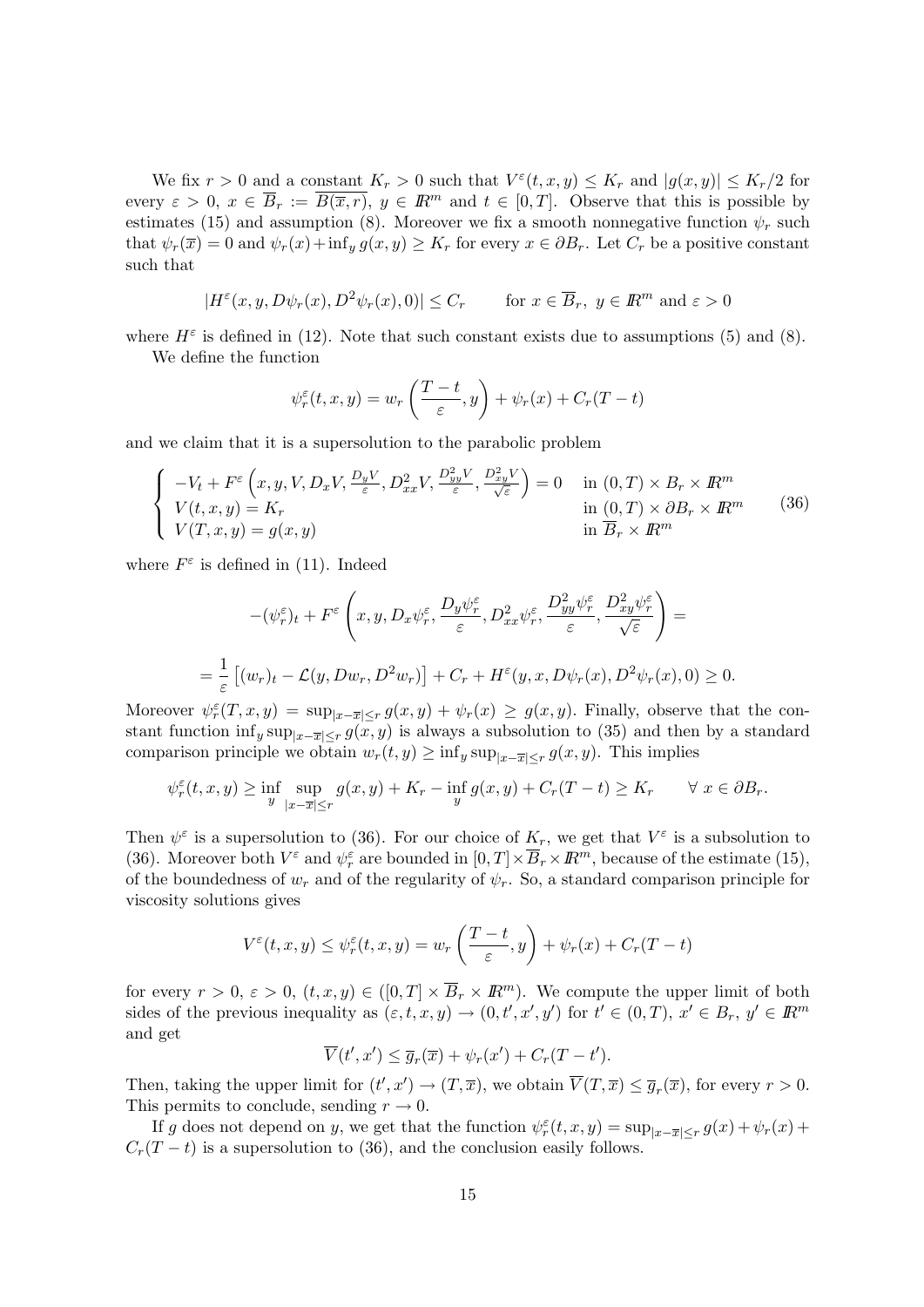The proof for  $V$  is completely analogous, once we replace the Cauchy problem  $(35)$  with

$$
\begin{cases}\nw_t - \mathcal{L}(y, Dw, D^2w) = 0 & \text{in } (0, +\infty) \times \mathbb{R}^m \\
w(0, y) = \inf_{\{|x - \overline{x}| \le r\}} g(x, y) & \text{in } \mathbb{R}^m.\n\end{cases}
$$

#### Step 5 (Uniform convergence).

Observe that both  $\underline{V}$  and  $\overline{V}$  satisfy the same quadratic growth condition (30). Moreover we assume that the Comparison Principle holds for the problem (21), so  $\underline{V} \geq \overline{V}$ . Therefore, since by definition  $\underline{V} \leq \overline{V}$ , we conclude  $\underline{V} = \overline{V} =: V$ . This implies that V is continuous and that, by the definition of semilimits,  $V^{\varepsilon}$  converges loc. uniformly to V (see [6, Lemma V.1.9]).

 $\Box$ 

# 4 Examples and applications

In this section we look for a control problem whose value function is the limit  $V$  of the value functions  $V^{\varepsilon}$ . It is enough to represent the effective Hamiltonian  $\overline{H}$  as a HJB Hamiltonian, that is,

$$
\overline{H}(x, p, P) = \min_{\tilde{u} \in \tilde{U}} \left\{ -\text{trace}(\overline{\sigma}\overline{\sigma}^T(x, \tilde{u})P) - \overline{f}(x, \tilde{u}) \cdot p - \overline{l}(x, \tilde{u}) \right\},\tag{37}
$$

for some compact set  $\tilde{U}$  and continuous  $\overline{f}, \overline{\sigma}, \overline{l}$ , with  $\overline{f}, \overline{\sigma}$  Lipschitz in x. Indeed in this case the uniqueness of the viscosity solution to the Cauchy problem for HJB equations gives the formula

$$
V(t,x) := \sup_{\tilde{u}_s} \mathbf{E} \left[ \int_t^T \overline{l}(X_s, \tilde{u}_s) ds + \langle g \rangle(X_T) \right],
$$

for  $X_s$  solving

$$
dX_s = \overline{f}(X_s, \tilde{u}_s)ds + \sqrt{2\overline{\sigma}}(X_s, \tilde{u}_s)dW_s, \qquad X_t = x,
$$

where we used the notation

$$
\langle \phi \rangle(x) := \int_{\mathbb{R}^m} \phi(x, y) d\mu_x(y), \qquad \mu_x
$$
 invariant measure of the fast subsystem.

Therefore we get an *effective control problem* which is the variational limit of the two-scale optimal control problem. If  $\sigma \equiv 0$  the Hamiltonian is of first order,  $\overline{H} = \overline{H}(x, p)$ , and so the effective problem is deterministic, namely,

$$
\sup_{\tilde{u}} \left( \int_t^T \overline{l}(X_s, \tilde{u}_s) ds + \langle g \rangle(X_T) \right), \qquad \dot{X}_s = \overline{f}(X_s, \tilde{u}_s).
$$

Note that a HJB representation of the effective Hamiltonian always exists because  $\overline{H}(x, p, X)$ is concave with respect to  $p$  and  $X$ , by convex duality. However, such an abstract representation of the effective problem is not very useful and we rather seek an explicit one given by averaging the data with respect to the invariant measure  $\mu_x$ . In the rest of the section we present various cases where explicit formulas for the effective control problem can be given. The first leads to the most natural linear averaging of the data, as for the uncontrolled systems. The others, instead, lead to different kinds of averages.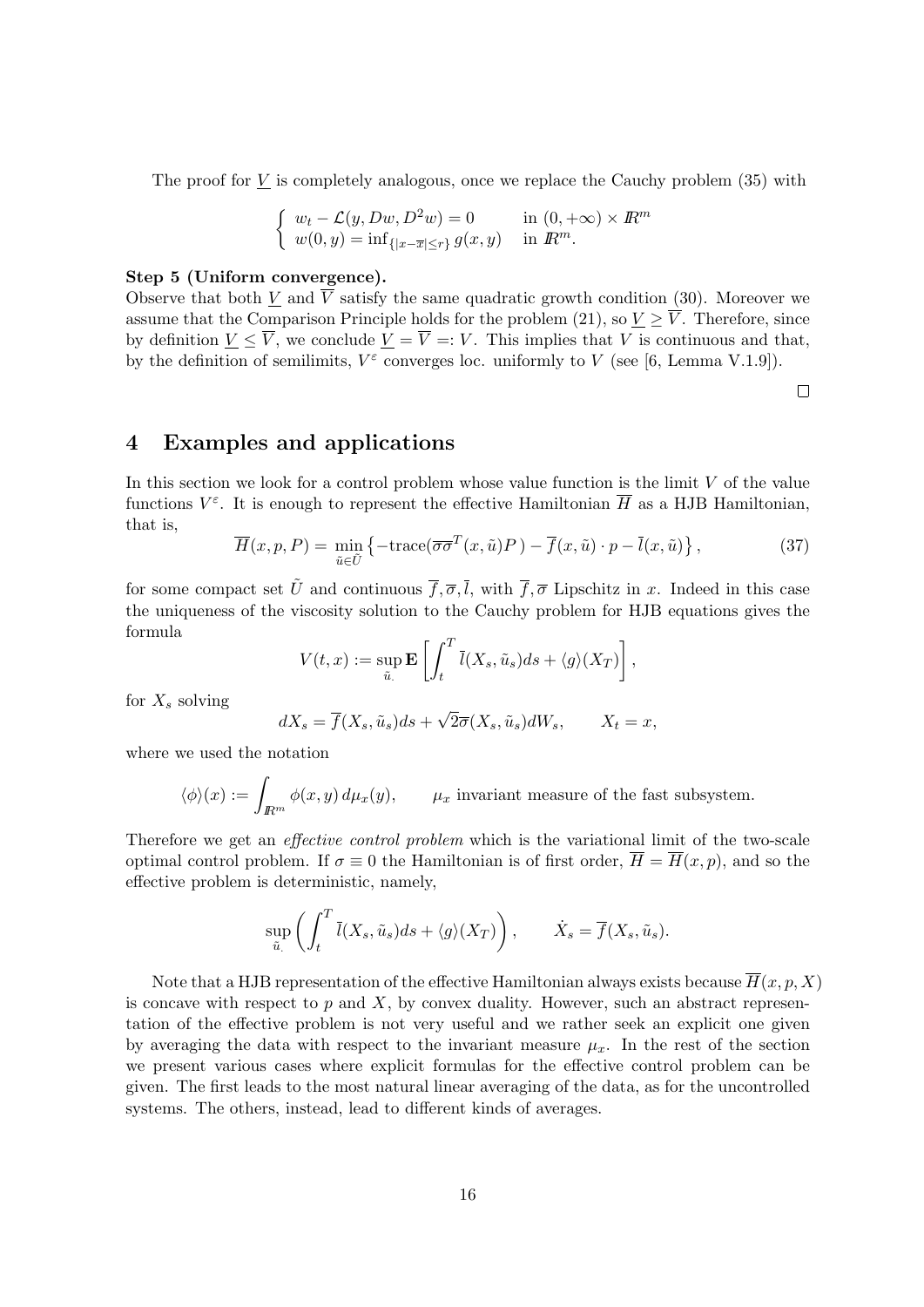### 4.1 Controls decoupled from the fast variables

In this section we consider slow systems in split form

$$
dX_s = [f_1(X_s, u_s) + f_2(X_s, Y_s)] ds + \sqrt{2} [\sigma_1(X_s, u_s) + \sigma_2(X_s, Y_s)] dW_s, \tag{38}
$$

and cost functionals with split running cost

$$
J^{\varepsilon}(t, x, y, u) := \mathbf{E} \left[ \int_{t}^{T} \left( l_1(X_s, u_s) + l_2(X_s, Y_s) \right) ds + g(X_T, Y_T) \mid X_t = x, Y_t = y \right]. \tag{39}
$$

In other words, in all the data the control  $u_s$  is decoupled from the fast variables  $Y_s$ . We also assume that

 $\sigma_1(x, u)\sigma_2^T(x, y) = 0$  for all  $x, u, y$ . (40)

This is a condition of uncorrelation of the two diffusion terms  $\sigma_1 dW_s$  and  $\sigma_2 dW_s$ . In fact it is satisfied if the diffusion term  $\sigma dW_s$  of the slow system is of the form

$$
\tilde{\sigma}_1(X_s, u_s)dW_s^1 + \tilde{\sigma}_2(X_s, Y_s)dW_s^2
$$
 with  $W^1$  and  $W^2$  independent.

Indeed, in this case

$$
\sigma(x,y,u) = \begin{pmatrix} \tilde{\sigma}_1(x,u) & 0 \\ 0 & 0 \end{pmatrix} + \begin{pmatrix} 0 & 0 \\ 0 & \tilde{\sigma}_2(x,y) \end{pmatrix}.
$$

By the decoupling assumption on the data and the uncorrelation condition (40), the effective Hamiltonian is

$$
\overline{H}(x, p, P) := \int H(x, y, p, P, 0) d\mu_x(y)
$$
\n
$$
= \min_{u \in U} \left\{ -\text{trace}[P\sigma_1\sigma_1^T(x, u)] - p \cdot f_1(x, u) - l_1(x, u) \right\}
$$
\n
$$
- \text{trace}\left[P \int \sigma_2\sigma_2^T(x, y) d\mu_x(y)\right] - p \cdot \int f_2(x, y) d\mu_x(y) - \int l_2(x, y) d\mu_x(y).
$$

The last condition we assume is the existence of a Lipschitz square root of the matrix  $\langle \sigma_2 \sigma_2^T \rangle$ , i.e., a Lipschitz continuous  $n \times r$  matrix valued function  $\overline{\sigma}_2(x)$  such that

$$
\overline{\sigma}_2(x)\overline{\sigma}_2(x)^T = \int_{\mathbb{R}^m} \sigma_2(x, y)\sigma_2^T(x, y) d\mu_x(y).
$$

Then we have the representation (37) for  $\overline{H}$  with  $\tilde{U} = U$  and

$$
\overline{\sigma} = \sigma_1 + \overline{\sigma}_2 = \sigma_1 + \langle \sigma_2 \sigma_2^T \rangle^{1/2}, \quad \overline{f} = f_1 + \langle f_2 \rangle = \langle f \rangle, \quad \overline{l} = l_1 + \langle l_2 \rangle = \langle l \rangle.
$$

We therefore get the effective optimal control problem governed by the system

$$
dX_s = [f_1(X_s, u_s) + \langle f_2 \rangle(X_s)] ds + \sqrt{2} [\sigma_1(X_s, u_s) + \overline{\sigma}_2(X_s)] dW_s, \tag{41}
$$

and with payoff functional

$$
\overline{J}(t,x,u) := \mathbf{E}\left[\int_t^T \left(l_1(X_s, u_s) + \langle l_2 \rangle(X_s)\right) ds + \langle g \rangle(X_T) \, | \, X_t = x\right].\tag{42}
$$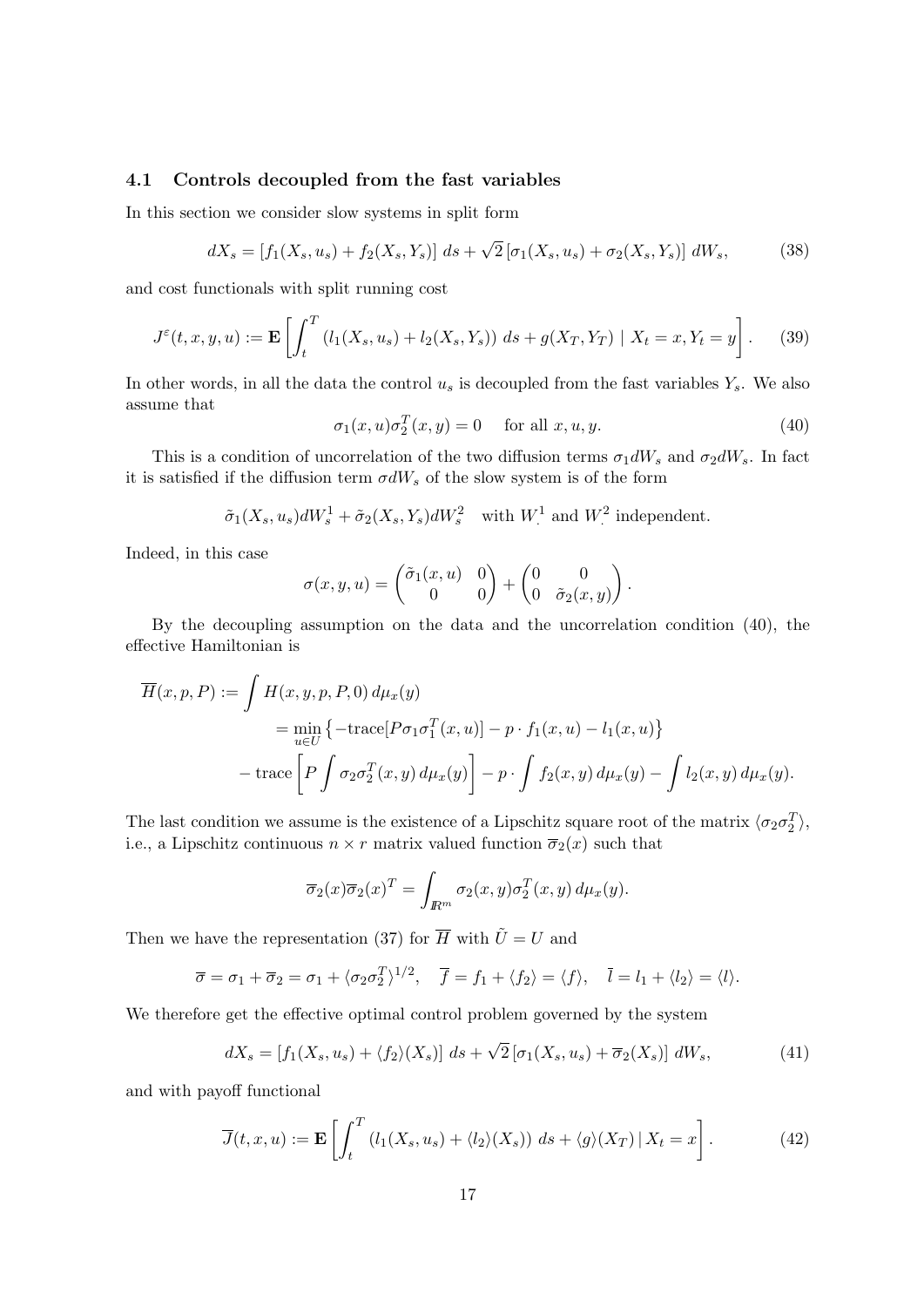The convergence of the value functions  $V^{\varepsilon}$  to the value function V of this limit control problem was proved by Kushner [35] in the special case of uncontrolled diffusion matrix, that is,  $\sigma_1 \equiv 0$ , and under more stringent assumptions than ours on g and on the fast subsystem (17). Note that in this case  $\overline{\sigma}\overline{\sigma}^T = \langle \sigma \sigma^T \rangle$ , so all terms of the effective problem are the linear average of the corresponding data of the two-scale problem. Kushner used probabilistic methods completely different from ours. We recover his result under the additional condition that f and l are bounded, by Theorem 3.2 and point  $(v)$  of Proposition 3.2.

**Remark 4.1.** If the initial system is deterministic for frozen  $Y_t$ , that is,  $\sigma = \sigma_1 + \sigma_2 \equiv 0$ , then the effective control problem is deterministic. The effective system is

$$
\dot{X}_s = f_1(X_s, u_s) + \langle f_2 \rangle(X_s), \qquad X_t = x,
$$

and the effective payoff functional is

$$
\overline{J}(t,x,u) := \int_t^T \left[ l_1(X_s, u_s) + \langle l_2 \rangle(X_s) \right] ds + \langle g \rangle(X_T).
$$

#### 4.2 Optimal economic growth

The most classical model of optimal growth of a one-sector economy goes back to Ramsey, see [30, 17, 41]. Let  $K_s$  denote the capital per worker and  $u_s$  the consumption per worker. The dynamics is

$$
\dot{K}_s = f(K_s) - u_s, \text{ for } s > t, \quad K_t = k.
$$

The running cost depends only on the control,  $l = l(u)$ , with the utility function l strictly increasing and concave, and we take a Hyperbolic Absolute Risk Aversion (HARA) function

$$
l(u) = \theta \frac{u^{\gamma}}{\gamma}, \quad \theta > 0, \quad 0 < \gamma < 1.
$$
 (43)

The payoff functional is

$$
J(t,k,u_{\cdot})=\int_{t}^{T}e^{-\lambda(T-s)}\theta \frac{u_{s}^{\gamma}}{\gamma}ds+e^{-\lambda(T-t)}g(K_{T}),\quad\lambda\geq0.
$$

The constraint on the control depends in general on the state

$$
0 \le u_s \le R(K_s), \quad R > 0,
$$

and often it is taken  $R(K_s) = f(K_s) + \delta K_s$ , where  $\delta$  is the rate of depreciation of the capital. The Hamiltonian is

$$
H(k,p) = \min_{0 \le u \le R(k)} \left\{ up - \theta \frac{u^{\gamma}}{\gamma} \right\} - f(k)p.
$$

The min is always attained in the interior of  $U = [0, R(k)]$  or at the right endpoint, and the two cases give

$$
H(k,p) = \begin{cases} \theta^{\frac{1}{1-\gamma}} \frac{\gamma - 1}{\gamma} p^{\frac{\gamma}{\gamma - 1}} - f(k)p, & p \ge \theta R(k)^{\gamma - 1}, \\ R(k)p - \theta \frac{R(k)^{\gamma}}{\gamma} - f(k)p, & p < \theta R(k)^{\gamma - 1}. \end{cases}
$$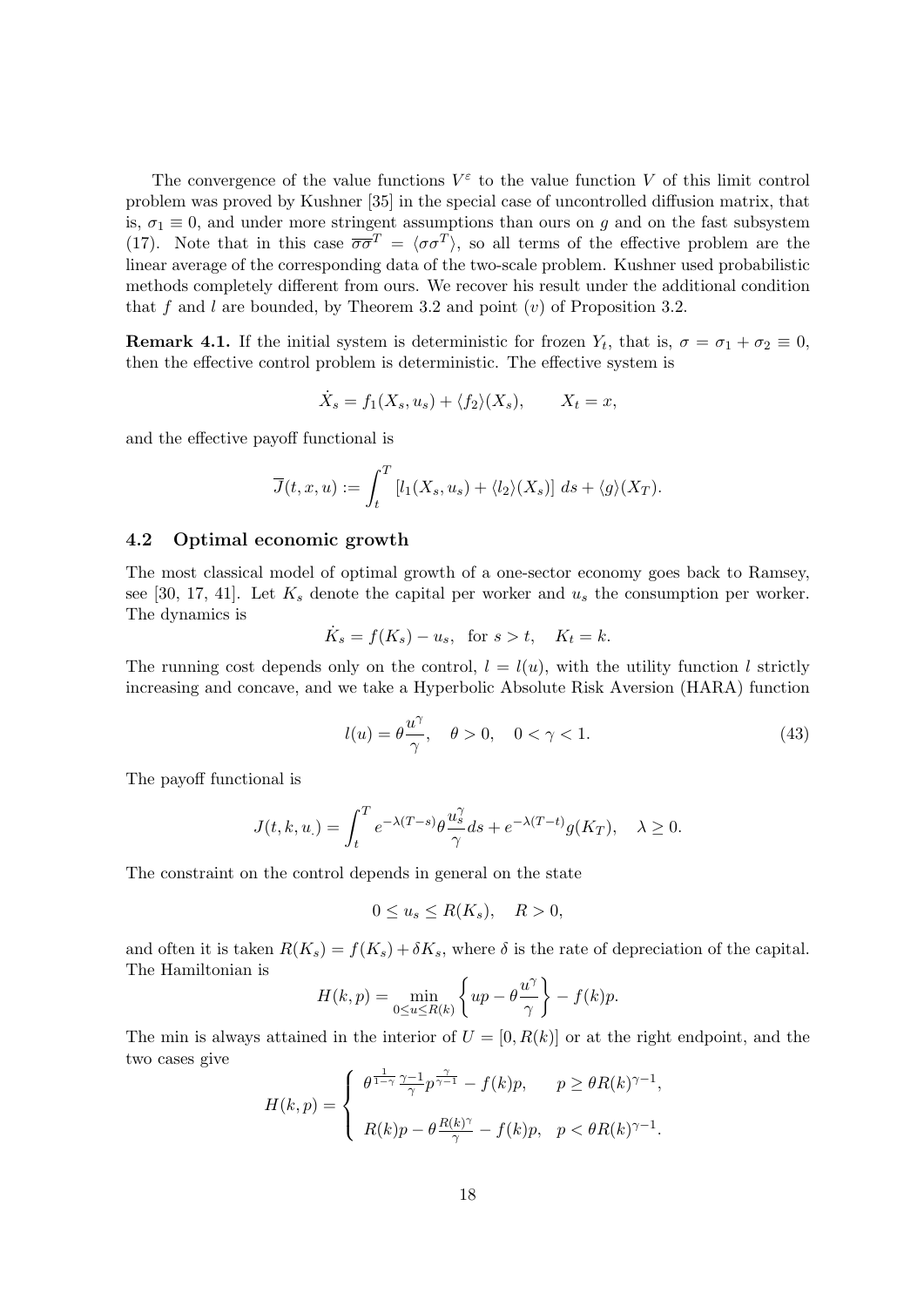The two-scale problem and its limit. Now we consider the problem with random parameters

$$
\begin{cases}\n\dot{K}_s = f(K_s, Y_s) - u_s, & K_t = k, \\
dY_s = \frac{1}{\varepsilon} b(Y_s) ds + \sqrt{\frac{2}{\varepsilon}} \tau(Y_s) dW_s & Y_t = y, \\
J^{\varepsilon}(t, k, y, u_{\cdot}) = \mathbf{E} \left[ \int_t^T e^{-\lambda(T-s)} \theta(Y_s) \frac{u_s^{\gamma}}{\gamma} ds + e^{-\lambda(T-t)} g(K_T, Y_T) \right],\n\end{cases}
$$

assuming for simplicity that the dynamics of  $Y_s$  does not depend on the capital. Then  $\mu$  is independent of k and we denote  $\langle \phi \rangle(k) := \int_{\mathbb{R}^m} \phi(k, y) d\mu(y)$ . To fit in the assumptions of the previous sections we assume  $R = constant$ , although the theory could be extended to cover the case of  $R(\cdot)$  Lipschitz and bounded. By averaging  $H(k, y, p)$  with respect to  $\mu(y)$  we get the effective Hamiltonian

$$
\overline{H}(k, p) = \overline{h}(p) - \langle f \rangle(k)p,
$$

where

$$
\overline{h}(p) := \frac{\gamma - 1}{\gamma} p^{\frac{\gamma}{\gamma - 1}} \int_{\{y\,:\,\theta(y)\le pR^{1-\gamma}\}} \theta(y)^{\frac{1}{1-\gamma}} \,d\mu(y) + \int_{\{y\,:\,\theta(y)> pR^{1-\gamma}\}} \left[ Rp - \theta(y) \frac{R^{\gamma}}{\gamma} \right] \,d\mu(y).
$$

This corresponds to an effective control problem with linearly averaged dynamics

$$
\dot{K}_s = \langle f \rangle (K_s) - u_s, \qquad u_s \ge 0,
$$

and the effective payoff

$$
\overline{J}(t,k,u_{.})=\int_{t}^{T}e^{-\lambda(T-s)}\overline{l}(u_{s})ds+e^{-\lambda(T-t)}\langle g\rangle(K_{T}),
$$

where the effective utility function  $\overline{l}$  is the Legendre-Fenchel conjugate of  $\overline{h}$ , i.e.,

$$
\bar{l}(u) := \inf_{u \geq 0} \left\{ up - \overline{h}(p) \right\}.
$$

Note that, for any p "not too small", in the sense that  $\mu\{y : \theta(y) \leq pR^{1-\gamma}\} = 1$ , the effective Hamiltonian takes the much simpler form

$$
\overline{H}(k,p)=\langle\theta^{\frac{1}{1-\gamma}}\rangle\frac{\gamma-1}{\gamma}p^{\frac{\gamma}{\gamma-1}}-\langle f\rangle(k)p,
$$

which is the same as in the constant coefficients case, but the effective parameter  $\bar{\theta}$  is the generalized harmonic nonlinear power-like average

$$
\overline{\theta} = \langle \theta^{\frac{1}{1-\gamma}} \rangle^{1-\gamma},
$$

different from the preceding Section 4.1.

A remark on the limit of the optimal control. The behavior of the optimal controls of the problem with random parameters as  $\varepsilon \to 0$  is much harder to understand than the convergence of the Hamiltonians and value function. To illustrate what can be expected we propose some formal calculations on a special case of the economic growth model.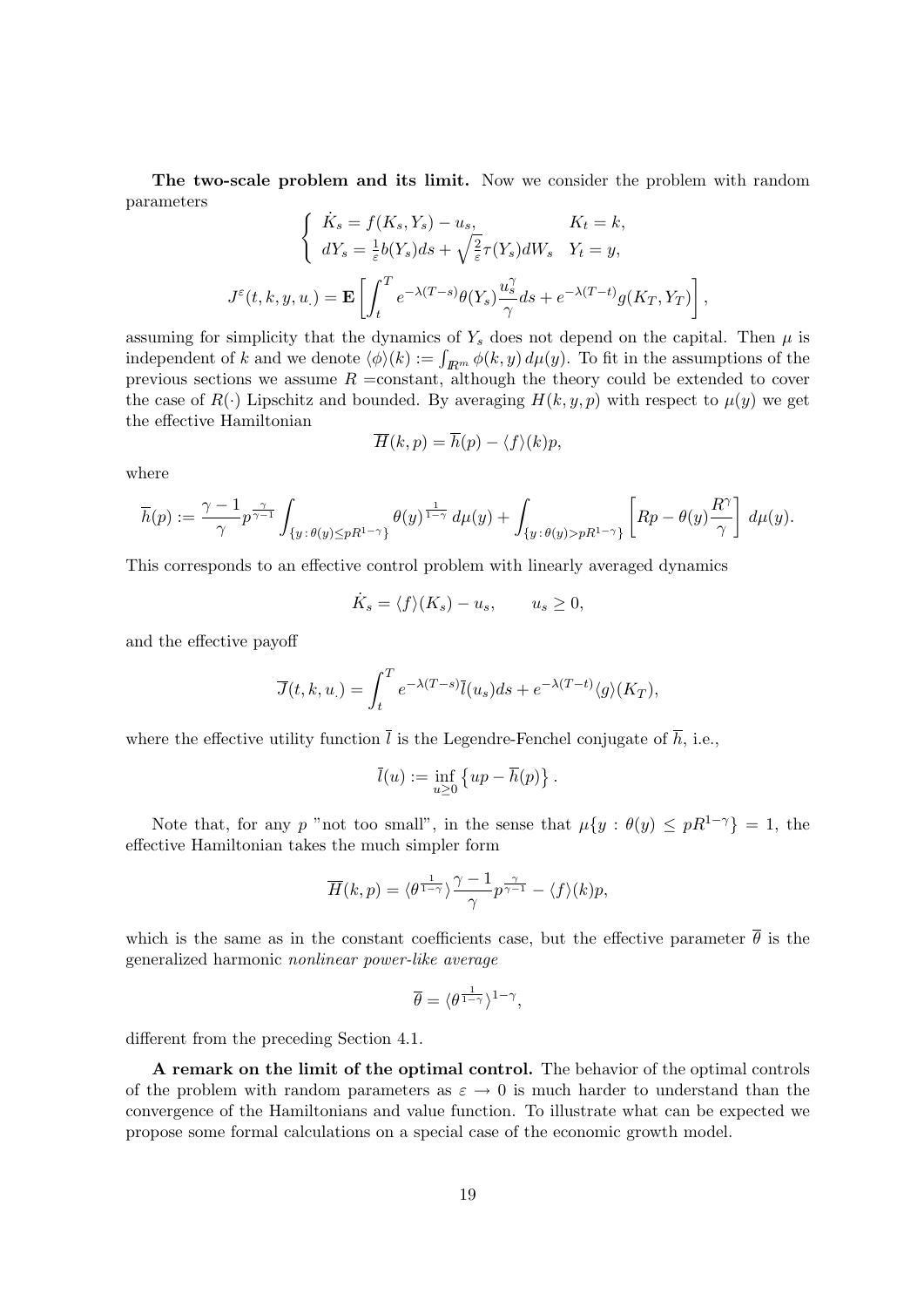We consider l as in (43) with  $\gamma = 1/2$  and assume that also the terminal cost is a HARA function of  $k$ , whereas  $f$  is linear in  $k$ 

$$
g(k, y) = a(y)2k^{1/2}
$$
,  $f(k, y) = r(y)k$ ,  $a(y) \ge a_o > 0$ .

We allow all locally integrable controls  $u_s \geq 0$  (i.e.,  $R = +\infty$ ), and we impose the natural state constraint

$$
K_s \ge 0 \quad \text{ for all } s.
$$

This is equivalent to stopping the process when the capital reaches 0 and getting a null terminal cost. In this case we can exhibit an explicit solution of the effective Cauchy problem. However the model problem does not fit into the assumptions of the previous sections for two reasons. One is that the HJB equation holds only for  $k > 0$  and there is a boundary condition at  $k = 0$  (either of state-constrained or Dirichlet, see [6]). This requires an additional argument in the convergence analysis, see [7] for a different example. The second difficulty is the unboudedness of the control set, leading to different growth conditions on the Hamiltonian and the value functions. We believe the convergence result is still true under suitable coercivity assumptions on the costs, but the proof would require some nontrivial variants to the one presented here.

The HJB equation for  $V^{\varepsilon}$  under the current assumptions is

$$
-V_t^{\varepsilon} + \min_{u \ge 0} \left\{ u V_k^{\varepsilon} - 2\theta(y)\sqrt{u} \right\} - r(y)kV_k^{\varepsilon} + \lambda V = \frac{1}{\varepsilon} \mathcal{L}(y, D_y V^{\varepsilon}, D_{yy}^2 V^{\varepsilon})
$$

and the nonlinear term in the Hamiltonian is

$$
\min_{u \ge 0} \left\{ up - 2\theta(y)\sqrt{u} \right\} = -\frac{\theta(y)^2}{p},
$$

the min being attained at  $(p/\theta)^{-2}$ . The effective HJB equation suggested by the previous sections is

$$
-V_t - \frac{\langle \theta^2 \rangle}{V_k} - \langle r \rangle k V_k + \lambda V = 0
$$

with the terminal condition  $V(T, k) = \langle a \rangle 2k^{1/2}$ . It is natural to look for a solution of the HARA form  $V(t, k) = 2k^{1/2}v(t)$ . Then we get the ODE

$$
-2\dot{v} - \frac{\langle \theta^2 \rangle}{v} - \langle r \rangle v + 2\lambda v = 0.
$$

The sign of the singular term ensures the existence in  $(-\infty, T]$  of a solution satisfying  $v(T) =$  $\langle a \rangle > 0$ . Moreover, the control where the min is attained in the Hamiltonian is

$$
u^*(t,k) = \left(\frac{V_k(t,k)}{\overline{\theta}}\right)^{-2} = \frac{\langle \theta^2 \rangle}{v(t)^2}k,
$$

and this is therefore the optimal (feedback) control of the effective problem. Next we guess that also  $V^{\varepsilon}$  has the HARA form  $V^{\varepsilon}(t, k, y) = 2k^{1/2}v^{\varepsilon}(t, y)$ . If it is so, then the optimal feedback control for the problem with random parameters is

$$
u_{\varepsilon}^*(t,k,y) = \left(\frac{V_k^{\varepsilon}(t,k,y)}{\theta(y)}\right)^{-2} = \frac{\theta(y)^2}{v^{\varepsilon}(t,y)^2}k.
$$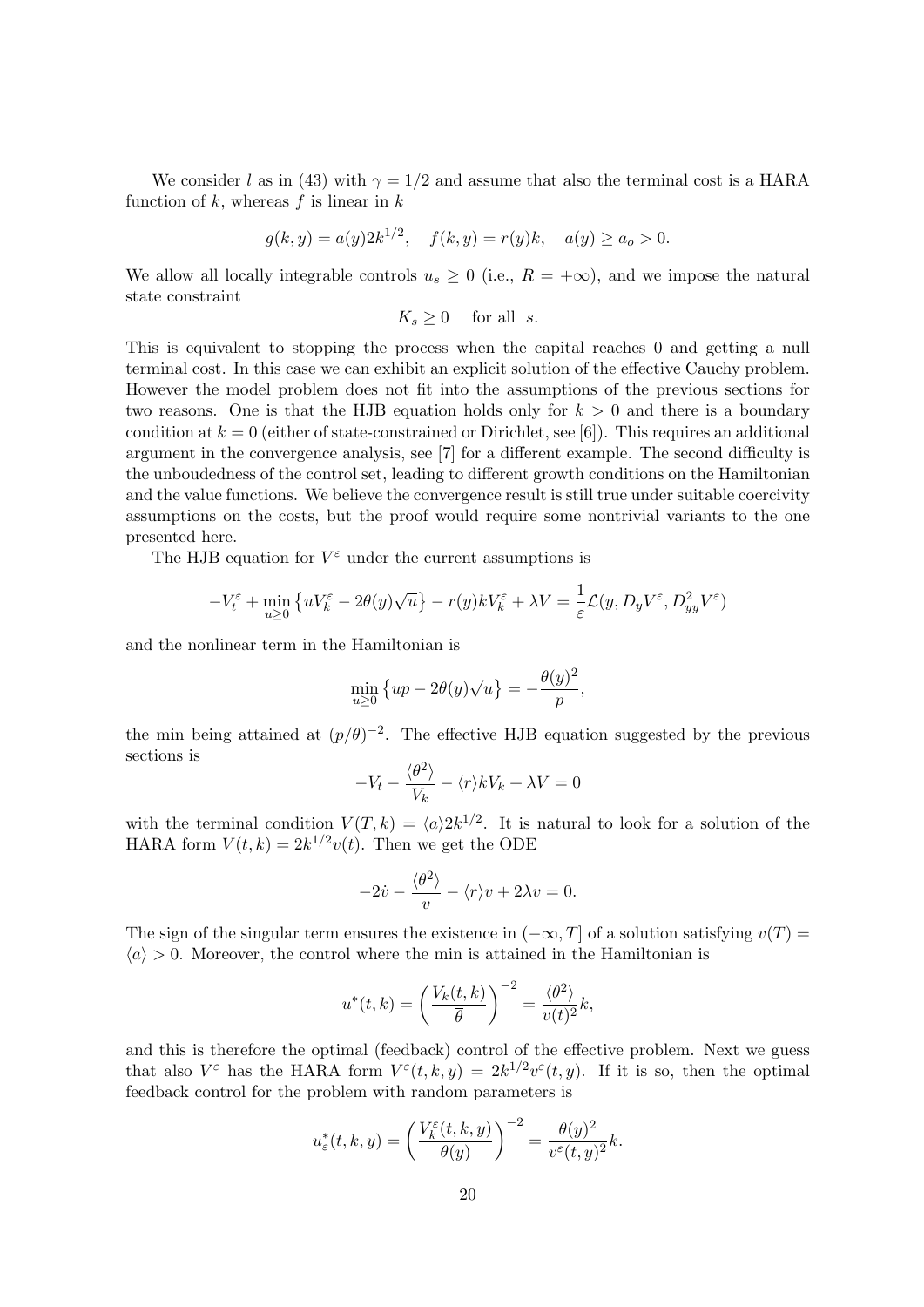Motivated by the previous sections we conjecture that  $V^{\varepsilon} \to V$  (say, pointwise) and therefore

$$
\lim_{\varepsilon \to 0} u_{\varepsilon}^*(t, k, y) = \frac{\theta(y)^2}{v(t)^2} k.
$$

Note that this limit is different from the optimal control  $u^*$  of the limit problem (if  $\theta$  is not constant...). However,  $u^*$  is the average of the limit of the  $u_{\varepsilon}^*$  as well as the limit of the averages:

$$
u^*(t,k) = \int_{\mathbb{R}^m} \lim_{\varepsilon \to 0} u^*_{\varepsilon}(t,k,y) d\mu(y) = \lim_{\varepsilon \to 0} \int_{\mathbb{R}^m} u^*_{\varepsilon}(t,k,y) d\mu(y).
$$

A similar result was proved in [7] (see also [26]) for the Merton problem of optimizing the investment in a portfolio containing a riskless bond and a risky stock with fast stochastic volatility.

#### 4.3 An advertising model

The most classical model of optimal advertising is due to Vidale and Wolfe. In a market with total sales  $M > 0$  the sales of a given firm are  $S_s$  and  $0 \le u_s \le R$  is the advertising effort. The dynamics is

$$
\dot{S}_s = \gamma (M - S_s) u_s - \delta S_s, \text{ for } s > t, S_t = S
$$

where  $\gamma > 0$  measures the effectiveness of the advertising (which acts on the unsold portion of the market) and  $\delta > 0$  measures the loss due to forgetting (which acts on the sold portion of the market). Note that the set  $[0, M]$  is invariant for this control system.

The firm wants to maximize its total revenue net of advertising costs. We assume the income proportional to the sales and the advertising cost quadratic in  $u$ , and so the payoff functional is

$$
J(t, S, u_{.}) = \int_{t}^{T} (rS_s - \theta u_s^2) ds,
$$

with  $\theta$ ,  $r > 0$ , see [41, 33]. The Hamiltonian is

$$
H(S,p) = \min_{0 \le u \le R} \left\{ \theta u^2 - \gamma (M - S)up \right\} + \delta Sp - rS.
$$

We expect that the value function  $V(t, S) := \sup_u J(t, S, u)$  be nondecreasing with respect to the initial sales S. Then  $V_S \geq 0$ , and for  $p \geq 0$  we compute

$$
H(S,p) = \begin{cases} -\frac{\gamma^2}{4\theta}(M-S)^2p^2 + \delta Sp - rS, & 0 \le p \le \frac{2\theta R}{\gamma(M-S)},\\ \theta R^2 - \gamma(M-S)Rp + \delta Sp - rS, & p > \frac{2\theta R}{\gamma(M-S)}. \end{cases}
$$

The two-scale problem and the effective Hamiltonian. Now we consider the problem with random parameters

$$
\begin{cases}\n\dot{S}_s = \gamma(Y_s)(M(Y_s) - S_s)u_s - \delta(Y_s)S_s, & S_t = S, \\
dY_s = \frac{1}{\varepsilon}b(Y_s)ds + \sqrt{\frac{2}{\varepsilon}}\tau(Y_s)dW_s & Y_t = y, \\
J^{\varepsilon}(t, S, y, u_{\cdot}) = \mathbf{E}\left[\int_t^T \left(r(Y_s)S_s - \theta(Y_s)u_s^2\right)ds\right],\n\end{cases}
$$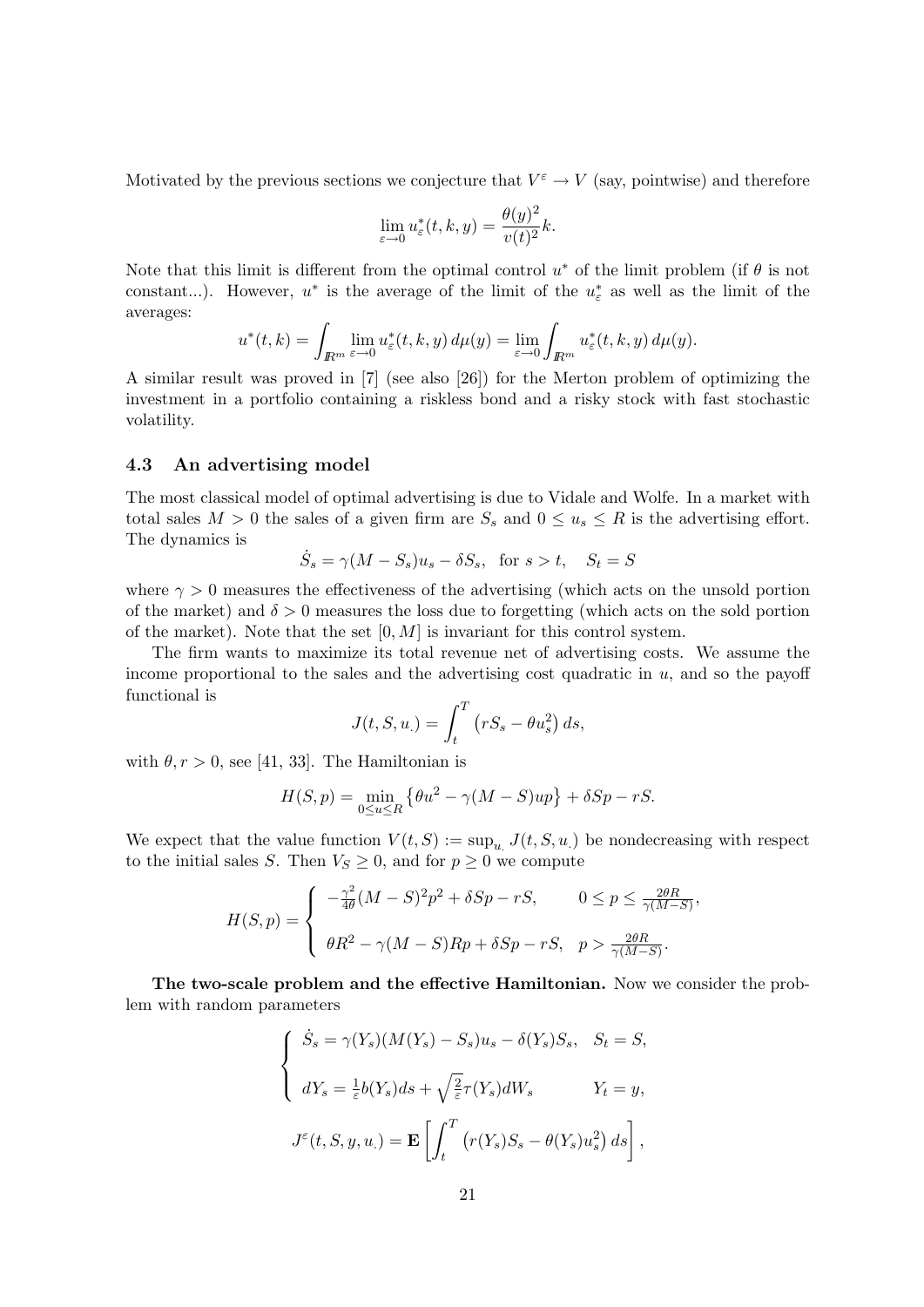assuming for simplicity that the dynamics of  $Y_s$  does not depend on the sales. Then  $\mu$  is independent of S and we denote  $\langle \phi \rangle := \int_{\mathbb{R}^m} \phi(S, y) d\mu(y)$ . By averaging  $H(S, y, p)$  with respect to  $\mu(y)$  we get the following effective Hamiltonian for the limit as  $\varepsilon \to 0$ :

$$
\overline{H}(S,p) = \overline{h}(S,p) + \langle \delta \rangle Sp - \langle r \rangle S, \tag{44}
$$

where

$$
\overline{h}(S,p) := -p^2 \int_{\{y \,:\, p\gamma(M-S) \le 2\theta R\}} \frac{\gamma(y)^2}{4\theta(y)} (M(y) - S)^2 d\mu(y) + \int_{\{y \,:\, p\gamma(M-S) > 2\theta R\}} \left[\theta(y)R^2 - \gamma(y)(M(y) - S)Rp\right] d\mu(y). \tag{45}
$$

Note that, for any p "not too large", in the sense that  $\mu\{y: p\gamma(y)(M(y)-S) \leq 2\theta(y)R\} = 1$ , the effective Hamiltonian takes the much simpler form

$$
\overline{H}(S,p) = -\langle \frac{\gamma^2}{4\theta} (M-S)^2 \rangle p^2 + \langle \delta \rangle Sp - \langle r \rangle S. \tag{46}
$$

In some cases this form is the same as in the constant coefficients case, with suitable effective parameters  $\bar{\theta}$  and  $\bar{\gamma}$ . For instance, if  $\gamma$  and M are constants independent of  $Y_s$  the first term is

$$
\overline{h}(S,p) = -\frac{\gamma^2}{4\overline{\theta}}(M-S)^2p^2 \quad \text{ for } \overline{\theta} = \langle \frac{1}{\theta} \rangle^{-1},
$$

i.e., the effective coefficient  $\bar{\theta}$  is the *harmonic average* of  $\theta(y)$ , instead of the linear averages that appeared in Section 4.1. Similarly, if M and  $\theta$  do not depend on the random parameters  $Y_s$  the first term is

$$
\overline{h}(S,p) = -\frac{\overline{\gamma}^2}{4\theta}(M-S)^2p^2 \quad \text{for } \overline{\gamma} = \sqrt{\langle \gamma^2 \rangle},
$$

i.e., the effective  $\overline{\gamma}$  is a nonlinear power-like average of  $\gamma(y)$ .

The effective control problem and its interpretation. We can find an explicit effective control problem letting the upper bound R of the control go to  $+\infty$  in the case of M constant. Let  $\overline{H}^R$  denote the Hamiltonian given by (44) and (45) and  $\overline{H}^{\infty}$  the one given by (46) for all  $S \in [0, M], p \ge 0$ . Let  $V^R$  be the viscosity solution of the effective Cauchy problem

$$
-V_t^R + \overline{H}^R(S, V_S^R) = 0 \text{ in } (0, T) \times (0, M), \qquad V^R(T, S) = 0,
$$

whose uniqueness, despite the lack of boundary conditions at  $S = 0, M$ , follows from the invariance of the interval  $[0, M]$  (see Proposition 3.1 in [7]). Now define

$$
V^{\infty}(t,S) := \sup_{u \in L^{\infty}([0,T],[0,+\infty))} \int_{t}^{T} \left( \langle r \rangle S_s - u_s^2 \right) ds,
$$
\n(47)

where  $S_s$  is the state of the system

$$
\dot{S}_s = \langle \frac{\gamma^2}{\theta} \rangle^{\frac{1}{2}} (M - S_s) u_s - \langle \delta \rangle S_s \text{ for } s > t, \quad S_t = S. \tag{48}
$$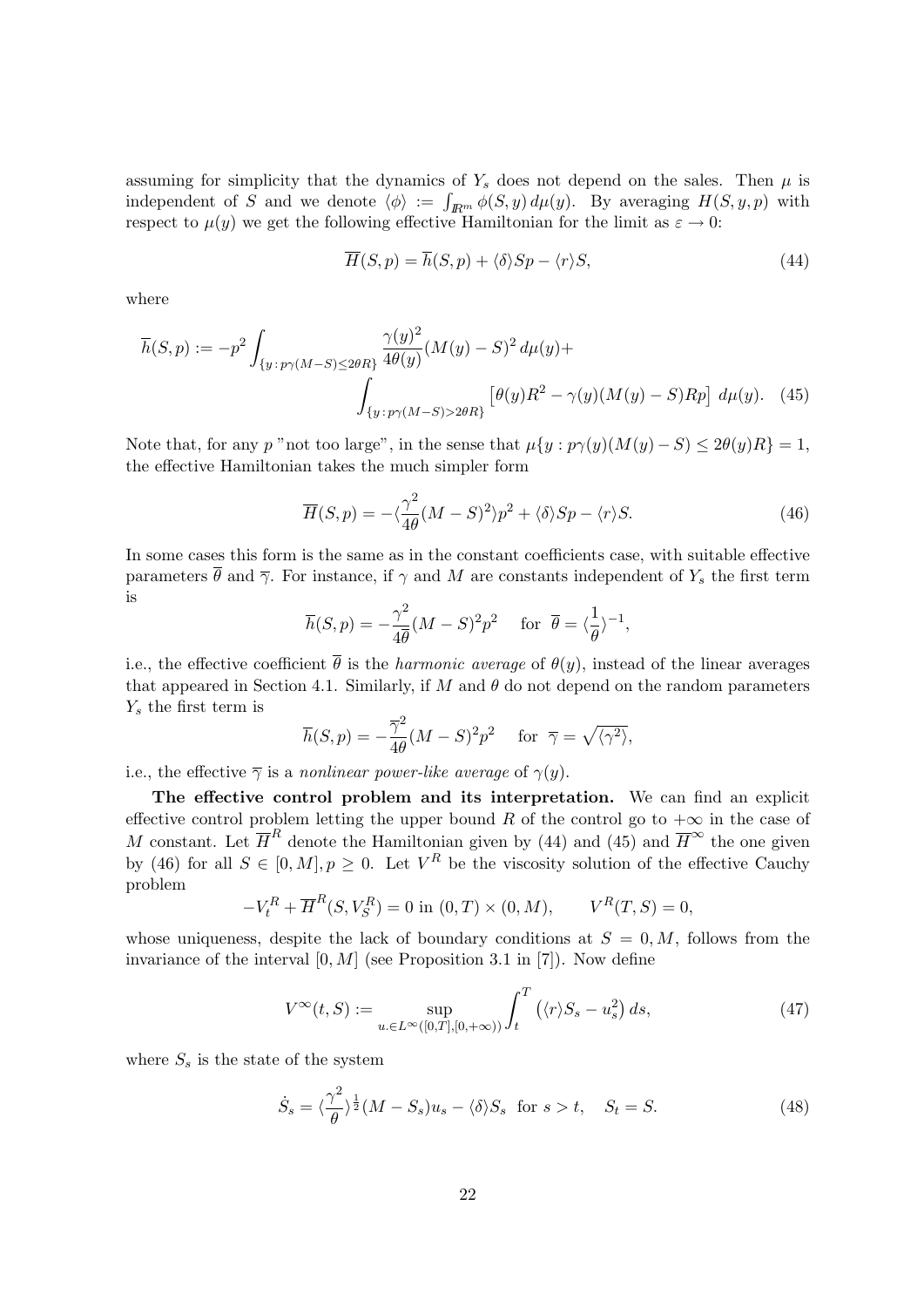Then, by standard methods as in [8],  $V^{\infty}$  is Lipschitz in S and  $\frac{1}{2}$ -Hölder continuous in t and it is the unique viscosity solution Lipschitz in  $S$  of the Cauchy problem

$$
-V_t^{\infty} + \overline{H}^{\infty}(S, V_S^{\infty}) = 0 \text{ in } (0, T) \times (0, M), \qquad V^{\infty}(T, S) = 0,
$$
\n(49)

as well as the minimal supersolution. We claim that  $V^{\infty} = \sup_{R>0} V^R = \lim_{R\to\infty} V^R$ . In fact,  $\overline{H}^R \geq \overline{H}^{\infty}$  and the Comparison Principle imply  $\sup_{R>0} V^R \leq V^{\infty}$ . On the other hand,  $\overline{H}^R$  converges locally uniformly to  $\overline{H}^{\infty}$ . Then a standard argument in the theory of viscosity solutions (see, e.g., Chapter V of [6]) implies that  $\sup_{R>0} V^R$  is a supersolution of (49), therefore it is  $\geq V^{\infty}$ , which completes the proof of the claim.

Observe that the limit control problem (47) (48) with value function  $V^{\infty}$  is a Vidale -Wolfe problem with constant (effective) parameters, although some effective coefficients are obtained by a nonlinear average, as remarked above. In particular, if  $\theta$  is also constant, the effective control problem can be written as

$$
\dot{S}_s = \sqrt{\langle \gamma^2 \rangle} (M - S_s) u_s - \langle \delta \rangle S_s, \quad \overline{J}(t, S, u) = \int_t^T (\langle r \rangle S_s - \theta u_s^2) ds,
$$

whereas for  $\gamma$  constant it becomes

$$
\dot{S}_s = \gamma (M - S_s) u_s - \langle \delta \rangle S_s, \quad \overline{J}(t, S, u_{.}) = \int_t^T \left( \langle r \rangle S_s - \langle \frac{1}{\theta} \rangle^{-1} u_s^2 \right) ds.
$$

Finally we note that, if  $\gamma$  and  $\theta$  are constant but M does depend on  $Y_s$ , the Hamiltonian  $\overline{H}^{\infty}$  in (46) can be formally associated to the following control problem

$$
\dot{S}_s = \gamma \sqrt{\langle M^2 \rangle - 2 \langle M \rangle S_s + S_s^2} u_s - \langle \delta \rangle S_s, \quad \overline{J}(t, S, u_{.}) = \int_t^T \left( \langle r \rangle S_s - \theta u_s^2 \right) ds.
$$

which is not a Vidale - Wolfe problem.

# References

- [1] O. Alvarez, M. Bardi: Viscosity solutions methods for singular perturbations in deterministic and stochastic control, SIAM J. Control Optim. 40 (2001/02), 1159–1188.
- [2] O. Alvarez, M. Bardi: Singular perturbations of nonlinear degenerate parabolic PDEs: a general convergence result, Arch. Ration. Mech. Anal. 170 (2003), 17–61.
- [3] O. Alvarez, M. Bardi: Ergodicity, stabilization, and singular perturbations for Bellman-Isaacs equations, Mem. Amer. Math. Soc., 204 (2010), no. 960.
- [4] O. Alvarez, M. Bardi, C. Marchi: Multiscale problems and homogenization for secondorder Hamilton-Jacobi equations, J. Differential Equations 243 (2007), 349–387.
- [5] O. Alvarez, M. Bardi, C. Marchi: Multiscale singular perturbations and homogenization of optimal control problems, in Geometric control and nonsmooth analysis (ed. F. Ancona et al.), Series on Advances in Mathematics for Applied Sciences, vol. 76 (World Scientific, 2008).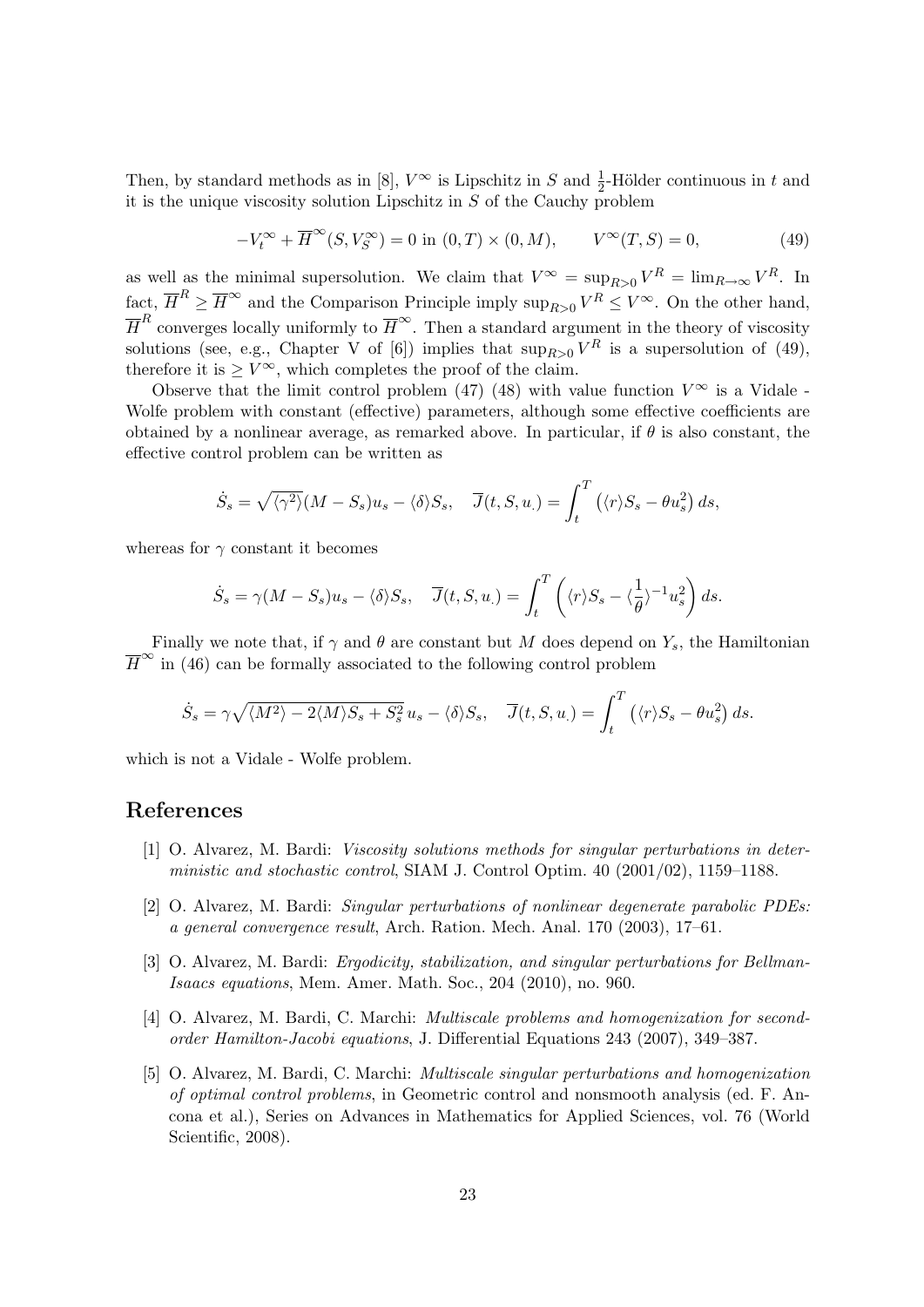- [6] M. Bardi, I. Capuzzo-Dolcetta: Optimal control and viscosity solutions of Hamilton-Jacobi-Bellman equations, Birkäuser, Boston, 1997.
- [7] M. Bardi, A. Cesaroni, L. Manca: Convergence by viscosity methods in multiscale financial models with stochastic volatility, SIAM J. Finan. Math. 1 (2010), pp. 230-265.
- [8] M. Bardi, F. Da Lio: On the Bellman equation for some unbounded control problems, NoDEA Nonlinear Differential Equations Appl. 4 (1997), no. 4, 491–510.
- [9] G. Barles, S. Biton, M. Bourgoing, O. Ley: Uniqueness results for quasilinear parabolic equations through viscosity solutions' methods, Calc. Var. Partial Differential Equations 18 (2003), no. 2, 159–179.
- [10] A. Bensoussan: Perturbation methods in optimal control, John Wiley & Sons, Montrouge, 1988.
- [11] A Bensoussan, G. Blankenship: Controlled diffusions in a random medium, Stochastics 24 (1988), no. 2, 87–120.
- [12] J.F. Bonnans, A. Shapiro: Perturbation analysis of optimization problems, Springer Series in Operations Research. Springer-Verlag, New York, 2000
- [13] V.S. Borkar, V. Gaitsgory: Averaging of singularly perturbed controlled stochastic differential equations, Appl. Math. Optim. 56 (2007), 169–209.
- [14] V.S. Borkar, V. Gaitsgory: Singular perturbations in ergodic control of diffusions, SIAM J. Control Optim. 46 (2007), 1562–1577.
- [15] B. Bouchard, N. Touzi: Weak Dynamic Programming Principle for Viscosity Solutions, preprint 2009, available at HAL preprint server.
- [16] L.A. Caffarelli, P.E. Souganidis, L. Wang : Homogenization of fully nonlinear, uniformly elliptic and parabolic partial differential equations in stationary ergodic media, Comm. Pure Appl. Math. 58 (2005), no. 3, 319–361.
- [17] L. Cesari: Optimization—theory and applications. Springer-Verlag, New York, 1983.
- [18] F.H. Clarke, Yu.S. Ledyaev, R.J. Stern, P.R. Wolenski: Nonsmooth analysis and control theory. Springer-Verlag, New York, 1998.
- [19] F. Comets, T. Meyre: Calcul stochastique et modeles de diffusions, Dunod, Paris, 2006.
- [20] M.G. Crandall, H. Ishii, P.-L. Lions: Users guide to viscosity solutions of second order partial differential equations, Bull. Amer. Math. Soc. (N.S.) 27 (1992), 1–67.
- [21] F. Da Lio, O. Ley: Uniqueness results for second-order Bellman-Isaacs equations under quadratic growth assumptions and applications, SIAM J. Control Optim. 45 (2006), 74–106.
- [22] M.G. Dmitriev, G.A. Kurina: Singular perturbations in control problems. Autom. Remote Control 67 (2006), no. 1, 1–43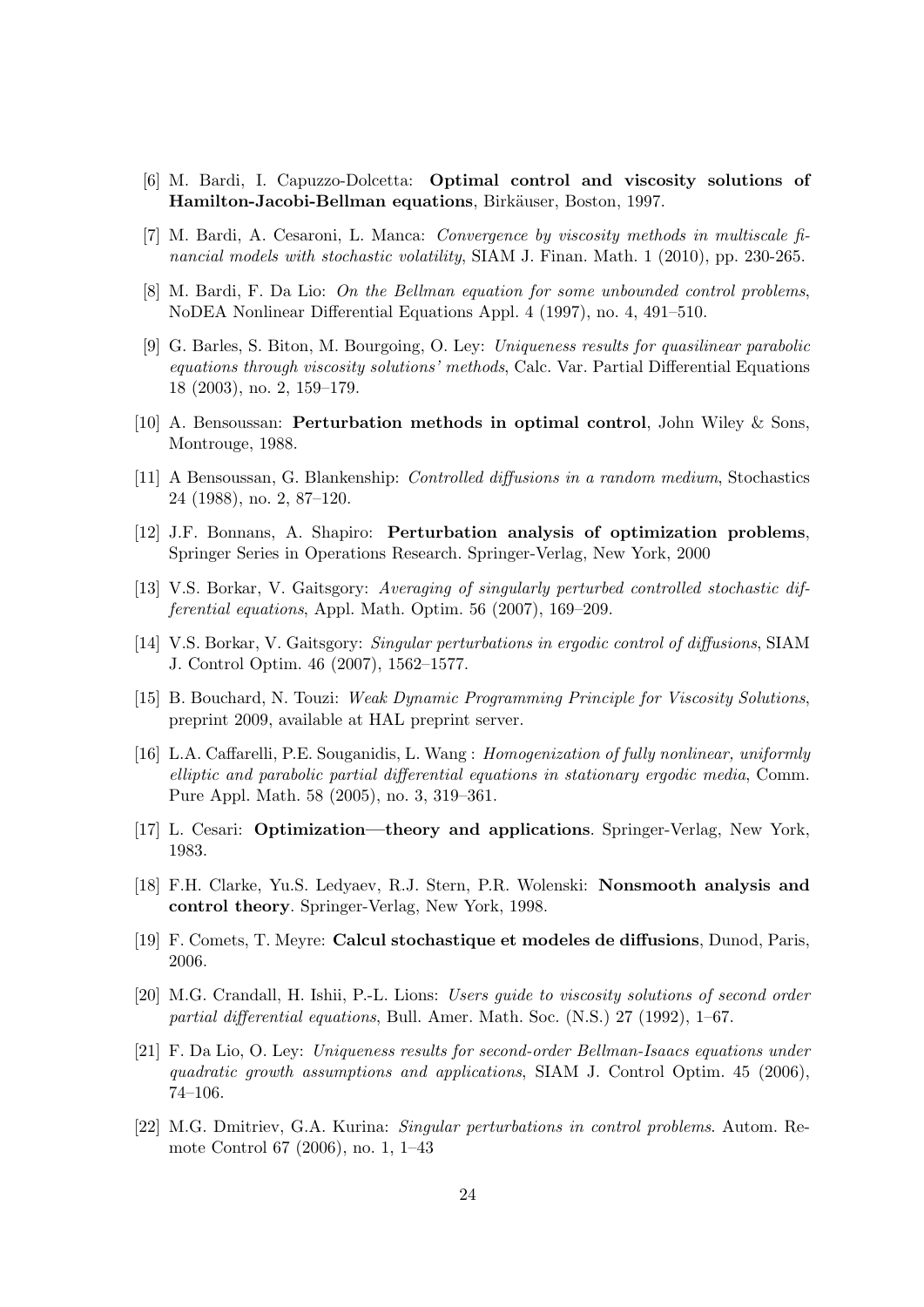- [23] A.L. Dontchev, T. Zolezzi: Well-posed optimization problems. Lecture Notes in Mathematics, 1543. Springer-Verlag, Berlin, 1993
- [24] L. C. Evans: The perturbed test function method for viscosity solutions of nonlinear PDE, Proc. Roy. Soc. Edinburgh Sect. A 111 (1989), 359–375.
- [25] W. H. Fleming, H. M. Soner: Controlled Markov processes and viscosity solutions, 2nd edition, Springer, New York, 2006.
- [26] J.-P. Fouque, G. Papanicolaou, R. Sircar: Derivatives in financial markets with stochastic volatility, Cambridge University Press, Cambridge, 2000.
- [27] J.-P. Fouque, G. Papanicolaou, R. Sircar, K. Solna: Singular perturbations in option pricing, SIAM J. Appl. Math. 63 (2003), no. 5, 1648–1665.
- [28] J.-P. Fouque, G. Papanicolaou, R. Sircar, K. Solna: Multiscale stochastic volatility asymptotics, Multiscale Model. Simul. 2 (2003), no. 1, 22–42.
- [29] R.Z. Hasminskii: Stochastic stability of differential equations, Sijthoff & Noordhoff, Alphen aan den Rijn–Germantown, 1980.
- [30] M.D. Intriligator: Mathematical optimization and economic theory. Prentice-Hall, Inc., Englewood Cliffs, N.J., 1971.
- [31] H. Ishii, Uniqueness of unbounded viscosity solution of Hamilton Jacobi equations, Indiana Univ. Math. J. 33 (1984), no. 5, 721–748.
- [32] R. Jensen and P.-L. Lions, Some asymptotic problems in fully nonlinear elliptic equations and stochastic control, Ann. Scuola Norm. Sup. Pisa Cl. Sci. (4) 11 (1984), 129–176.
- [33] S. Jorgensen, G. Zaccour: Differential Games in Marketing, Kluwer Academic Publishers, 2004.
- [34] Y. Kabanov and S. Pergamenshchikov: Two-scale stochastic systems. Asymptotic analysis and control, Springer-Verlag, Berlin, 2003.
- [35] H. J. Kushner: Weak convergence methods and singularly perturbed stochastic control and filtering problems. Birkhäuser Boston, Boston, 1990.
- [36] P.-L. Lions, M. Musiela: Ergodicity of diffusion processes, preprint 2002.
- [37] P.-L. Lions, G. Papanicolaou, S.R.S. Varadhan: Homogenization of Hamilton-Jacobi equations, Unpublished, 1986.
- [38] D.S. Naidu, Singular perturbations and time scales in control theory and applications: an overview, Dyn. Contin. Discrete Impuls. Syst. Ser. B Appl. Algorithms 9 (2002), 233–278.
- [39] E. Pardoux, A.Yu. Veretennikov: On the Poisson equation and diffusion approximation, I , Ann. Probab. 29 (2001), 1061–1085.
- [40] E. Pardoux, A.Yu. Veretennikov: On the Poisson equation and diffusion approximation, II , Ann. Probab. 31 (2003), 1166–119.